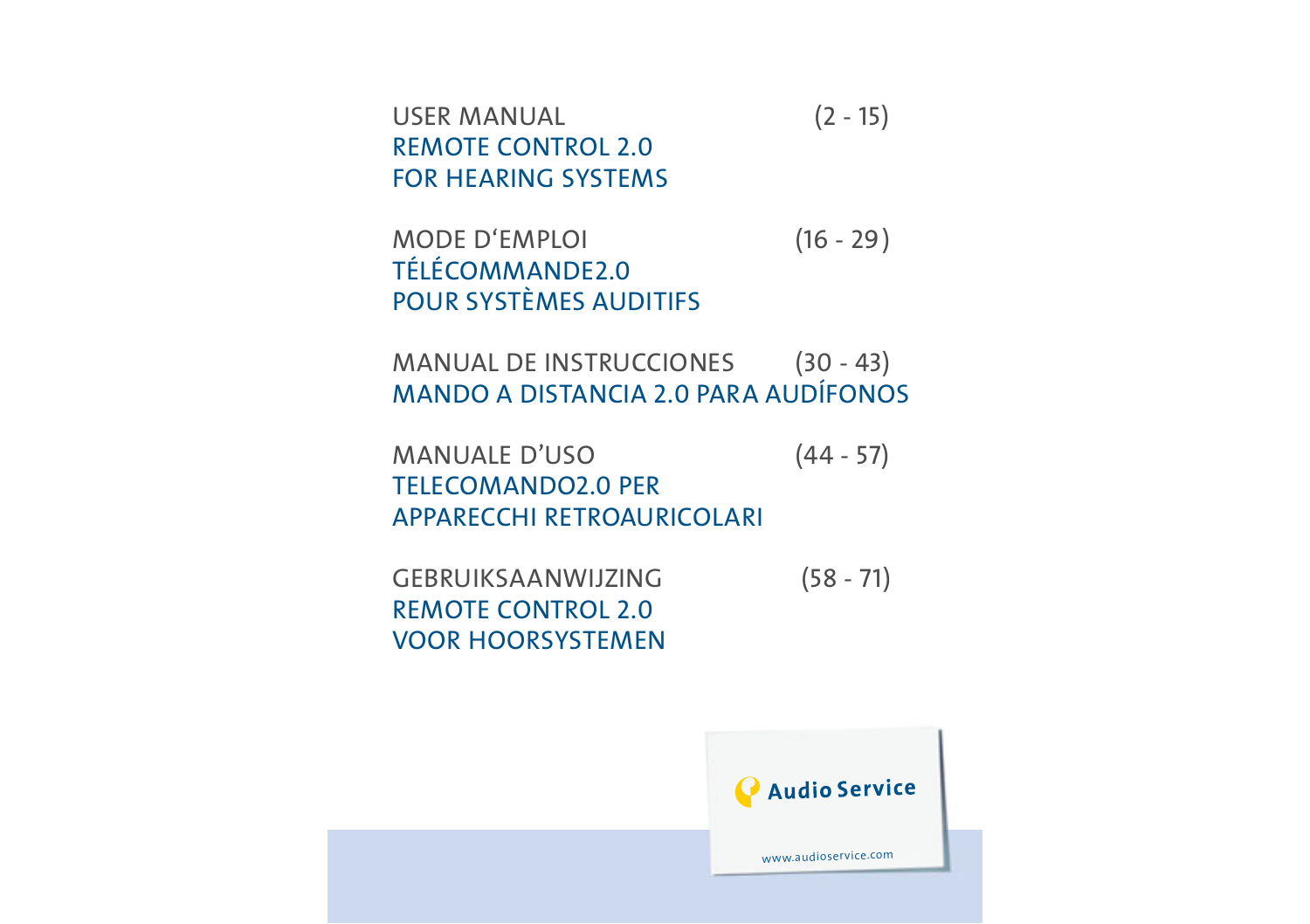#### **Dear customer**

We are delighted that you have chosen a hearing system with remote control from Audio Service.

We are committed to supporting you with all your hearing and comprehension needs. For over 30 years, Audio Service has been developing hearing systems at its Herford site and supplying the market with cutting-edge, high-quality products that offer outstanding support in all hearing situations.

This user manual will help to familiarise you with the functions and applications of your remote control.

**If you require further information, please contact your hearing system specialist who will be happy to help.**

#### **INTENDED USE**

The intended use of hearing systems is to improve the hearing of people with hearing difficulties. The remote control is intended to control hearing systems. Please note that the diagnosis and prescription of hearing systems must be performed by a qualified person e.g. an ear, nose and throat specialist, audiologist or hearing system specialist.

Please read and follow the instructions in this user manual in order to prevent injuries and protect your hearing systems and accessories from damage.

#### **YOUR REMOTE CONTROL**

The remote control requires two AAAA batteries (for further information on this see p. 9).



- 1) Keylock
- 2) Programme button
- 3) Volume control "louder"
- 4) Volume control "softer"
- 5) Keyring attachment
- 6) LED
- 7) Switch hearing systems on/off (stand-by)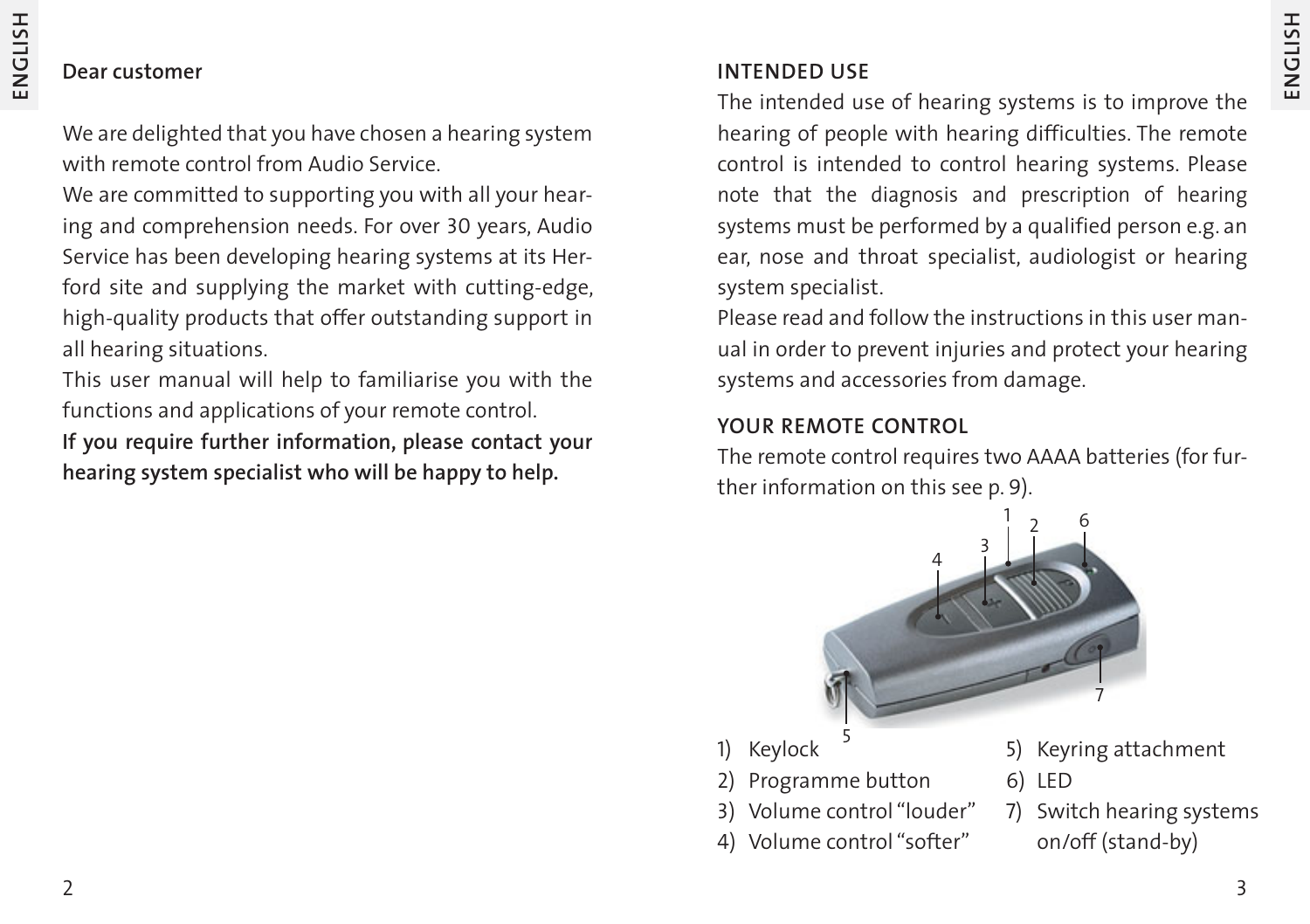#### **LED**

LED lights up once when a button is pressed. It does not light up when the keylock  $(1)$  is activated.

#### **KEYLOCK**



Your remote control has a keylock (see  $(1)$ , page 3). When it is activated, all other buttons are deactivated to prevent accidental operation.

Keylock **on**



Keylock **off**, green area visible.

#### **ACTIVATING THE KEYLOCK**

Push the switch to the right to activate the keylock (see Fig. "Keylock on")

#### **RELEASING THE KEYLOCK**

Push the switch to the left to deactivate the keylock (see Fig. "Keylock off")

#### **SWITCH HEARING SYSTEMS ON/OFF (STAND-BY)**

Press the On/Off button to switch on your hearing system. Press the On/Off button to switch off your hearing system (stand-by).

#### **FUNCTIONS**

Your remote control allows you to change the volume or the hearing programme for both hearing systems by pressing just one button.

#### **NB:**

**If the settings of your hearing system are changed by another person's remote control, please inform your hearing system specialist. He or she can send in your remote control to have the radio frequency changed.**

#### **NOTE ON USING AUDIO INPUTS:**

- П **If you use one or two hearing systems with an audioshoe, you can control the volume with your remote control as described.**
- **The programme button is used to change the audio mode when the audioshoe is attached. More information on this can be obtained from your hearing system specialist.**

**ENGLISH**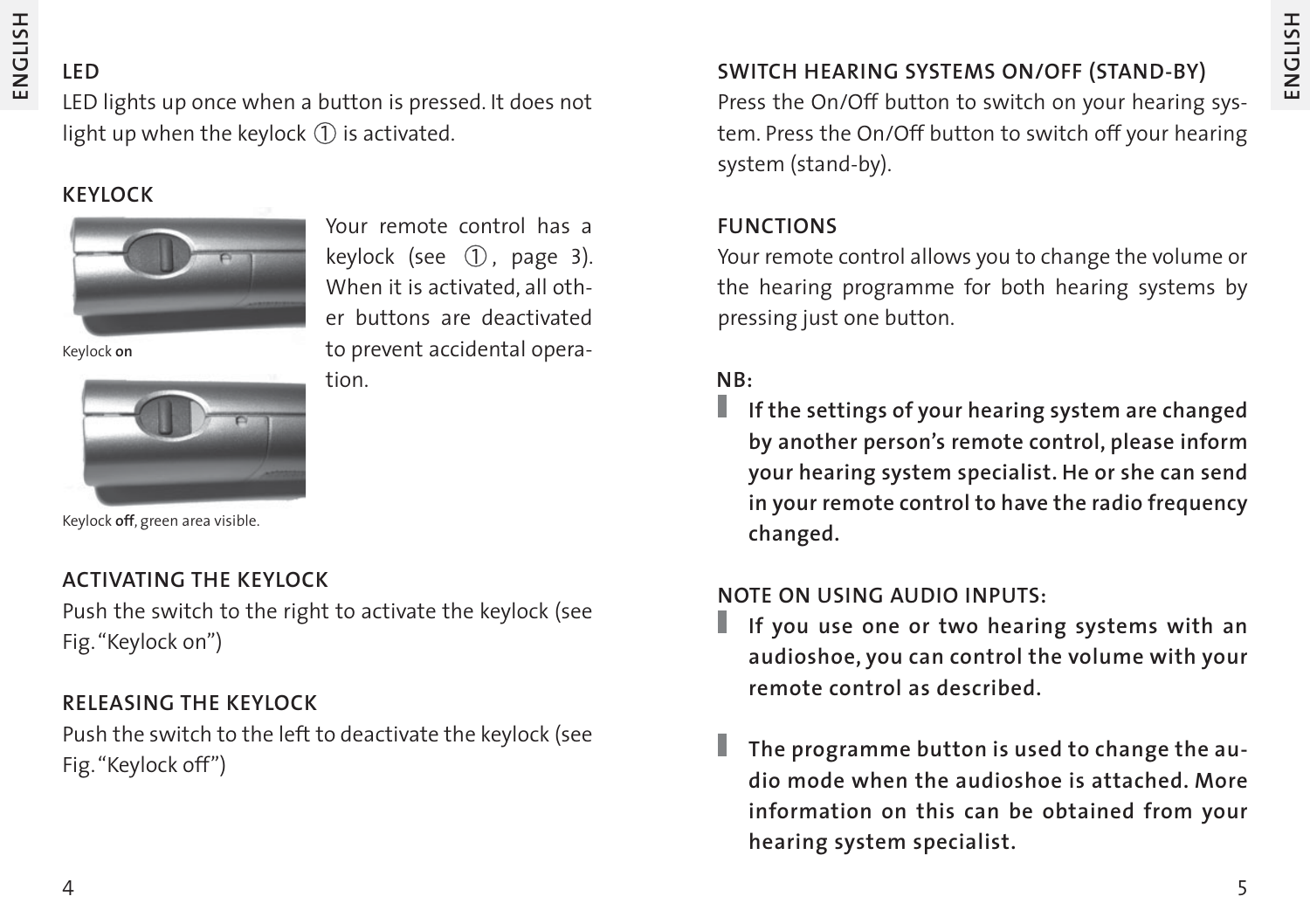#### **USING THE VOLUME CONTROL**

You can use the **volume buttons "+"** and **"–"** to change the volume of your hearing systems.



Use the **"+" volume button** to increase the volume.



Use the **"-" volume button** to decrease the volume.

#### **IMPORTANT:**

**If you wear two hearing systems, the volume changes in both hearing systems.**

**Your hearing system specialist can set the hearing systems for you so that you hear a signal when the volume is changed. When the maximum volume is reached, you will hear several short signals.**

#### **USING THE PROGRAMME BUTTON**



You can change the programmes of your hearing systems using the programme button (see Fig. left). The programmes are se-

quentially arranged. When you switch off your hearing systems or change the batteries, the hearing systems will revert to programme 1 when you switch on again. Pressing the programme button always switches to the next programme. The sequence is in ascending order. After the last available programme, the sequence begins again with the first programme.

Your hearing system specialist will set the hearing programmes for you according to your personal needs and acoustic requirements. Your hearing system can be set to give an acoustic signal when switching programmes. One signal is heard when you switch to the first programme. When you switch to the second programme, two signals are heard, and so on.



Maximum distance in order to change programmes or volume: **1 metre**

**ENGLISH**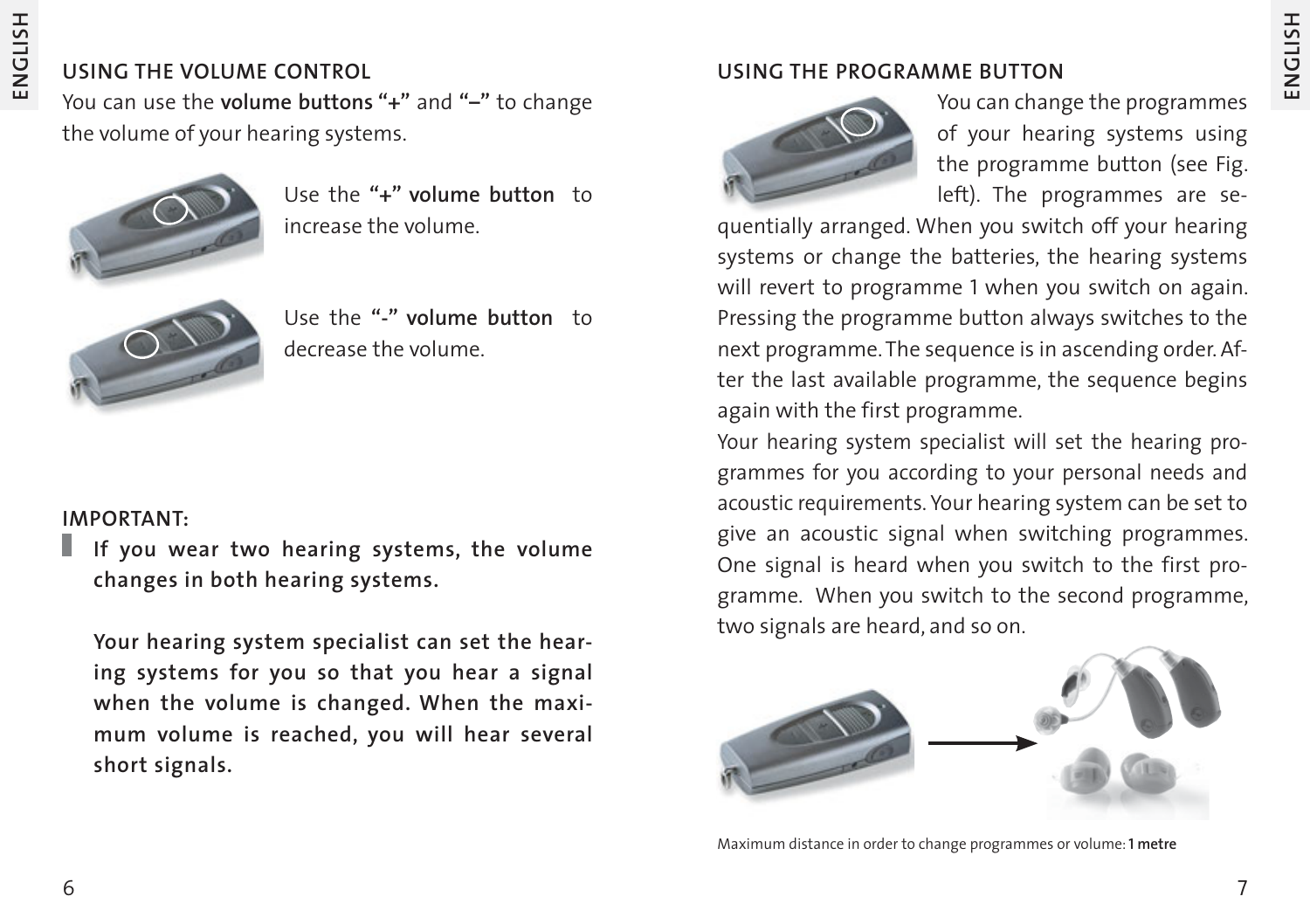#### **IMPORTANT:**

**If you wear two hearing systems, the programme changes in both hearing systems when you switch programmes.**

**In unfavourable conditions (bad reception), differences may occur in the settings of the right and left hearing systems. In this case, hold down the "P" button on the remote control for at least 3 seconds (reset). This resets both hearing systems to programme 1.**

#### **YOUR PERSONAL HEARING PROGRAMME SETTINGS:**

| Hearing pro-<br>* gramme | <b>Description of setting</b> |
|--------------------------|-------------------------------|
|                          |                               |
|                          |                               |
|                          |                               |
|                          |                               |
|                          |                               |

\* There are 5 possible hearing programmes, depending on the hearing system and the settings performed by your hearing system specialist.

#### **CHANGING THE BATTERIES**

The remote control uses two AAAA batteries.



To change the batteries, open the battery compartment by pulling it downwards. Insert the batteries. Note the polarity symbols (+ and -) displayed in AAAA batteries **the battery compartment.** 



Always use fresh batteries. Do not mix used batteries with fresh ones.

Changing the batteries

Take your old batteries to your hearing system specialist for correct disposal.

**ENGLISH**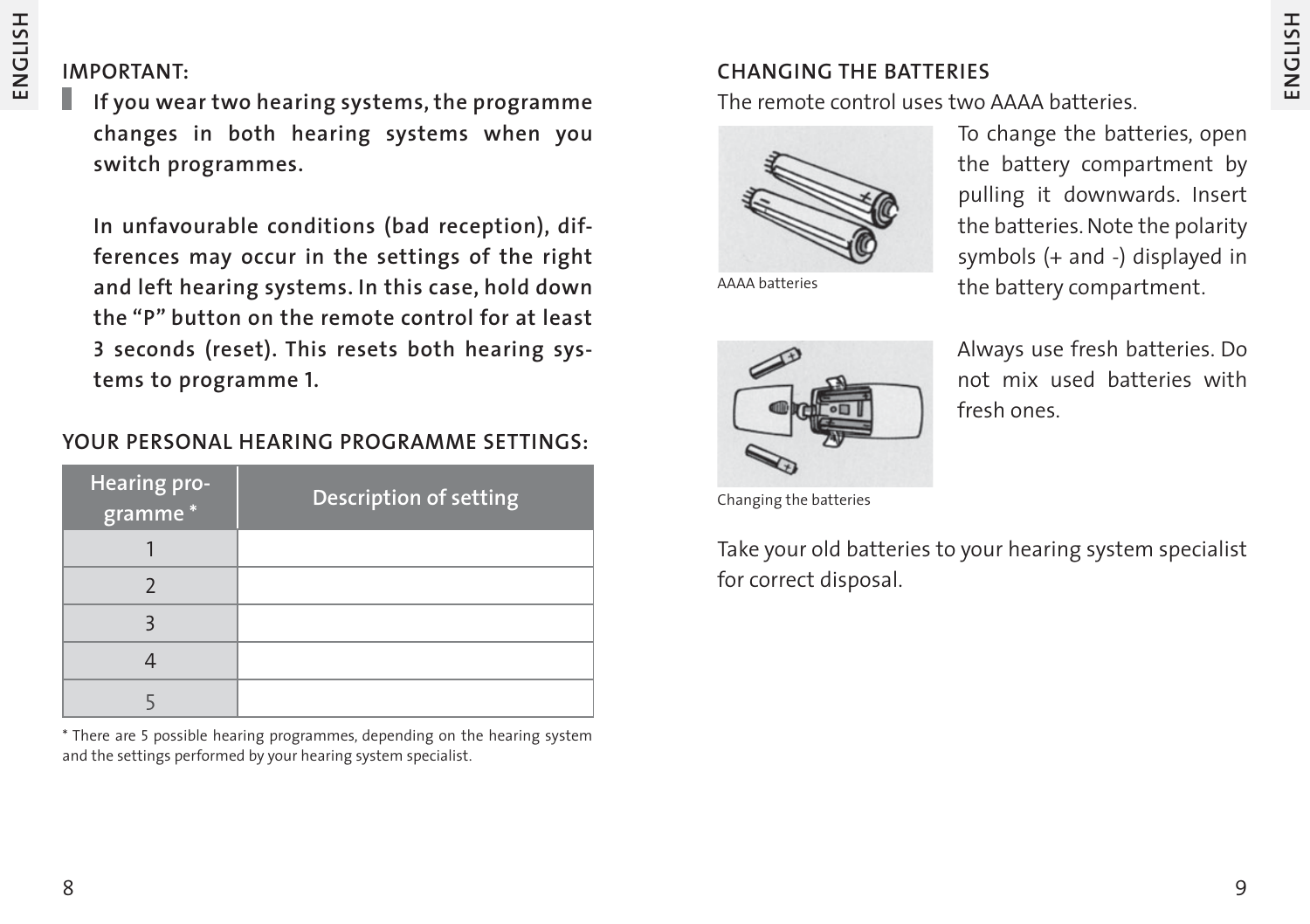#### **INSTRUCTIONS ON USING THE REMOTE CONTROL**

- You can use your remote control completely inconspicuously from your trouser pocket or handbag.
- Г To return your hearing system to its basic setting (preset volume control and programme 1), hold down the programme button for 3 seconds (= reset).
- ı When near to water, use the protective cover to protect your remote control from splashing. Ensure that your remote control does not come into contact with water. The protective cover does not make your remote control watertight.
- Г Do not clean your remote control with alcohol or benzine. The coating may become damaged over time. Clean the remote control with a soft cloth. Do not use aggressive cleaning agents such as citric acid, ammonia, scouring agents etc..

#### **SAFETY INSTRUCTIONS**

- Store batteries well out of reach of babies and  $\sum$  small children as there is a danger of swallowing and suffocation. Consult a doctor or hospital immediately if batteries or other accessories are swallowed.
- If you are not going to use your remote control for a long time, remove the batteries. Batteries can leak. If this happens, remove them immediately.
- The remote control is sensitive to extreme heat, high humidity, strong magnetic fields (>0.1 T) and mechanical stress. Never expose your remote control to extreme temperatures or high humidity. Avoid direct sunlight. Do not use your remote control if you are exposed to short waves, strong magnetic fields or X-rays.
- The performance of the wireless function may be impaired by sources of electromagnetic interference – e.g. by monitors or fluorescent tubes. Move away from these sources of interference if disruptions occur.

**ENGLISH**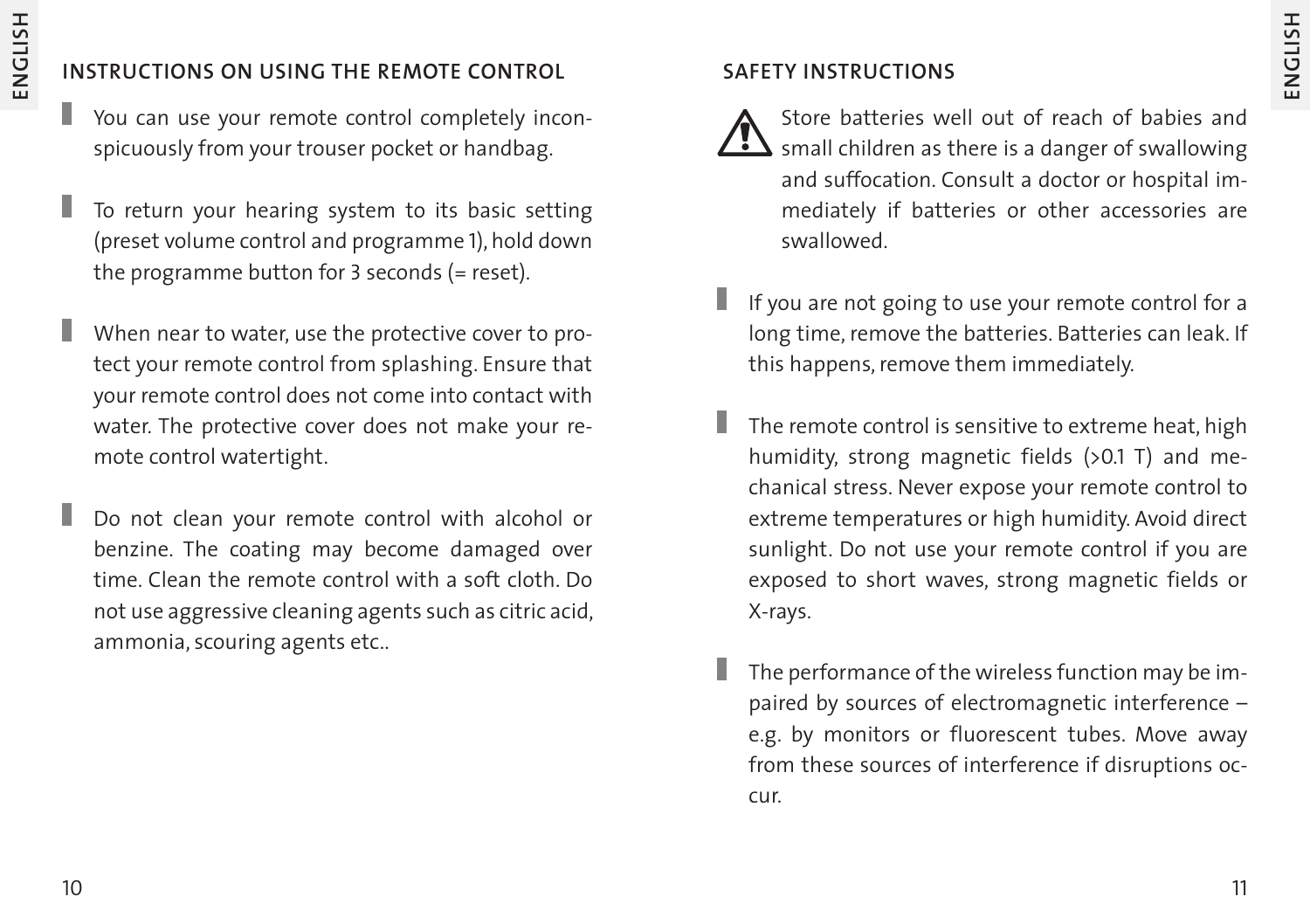Wireless systems can cause disruptions to measuring instruments and electronic devices. Do not use the remote control in hospitals or aeroplanes. Activate the keylock in hospitals and aeroplanes. Before using the remote control in the vicinity of an electronic implant or life-support system, have the electromagnetic compatibility tested.

- Tests have confirmed that the remote control does not cause any demonstrable interference with pacemakers that are manufactured and operated in accordance with the applicable safety standards. The remote control can therefore be used without problems by people who have these pacemakers or in their proximity. If you have a pacemaker, keep the remote control at a safety distance of 30 cm away from the pacemaker. Do not carry the remote control:
	- » in your breast pocket
	- » on a cord around your neck
	- » directly against the skin above the implanted pacemaker
- As with all electrical, non-gas-encapsulated devices, you must not use your remote control in areas where there is a risk of explosion.
- Some countries impose certain restrictions on the use of radio devices. More information can be obtained from the responsible local authorities.
- When the hearing system is used in T-induction mode, the wireless function may generate a pulsating sound. This is caused by the T-induction loop of the hearing system picking up the transmission signal. When your hearing system is in T-induction mode, please use the remote control only at a distance of at least 10 cm.



Do not dispose of electrical devices in the household waste! Please send the remote control back to the manufacturer for disposal (address see back page).

| <b>TECHNICAL DATA</b><br>Frequency range:<br>Maximum field | 3.28 MHz                                |
|------------------------------------------------------------|-----------------------------------------|
| strength:                                                  | -7 dBµA/m at a<br>distance of 10 metres |
| Operating voltage:<br><b>Batteries:</b>                    | 3.0 V<br>2 x batteries 1.5 V,           |
|                                                            | type AAAA                               |

**ENGLISH**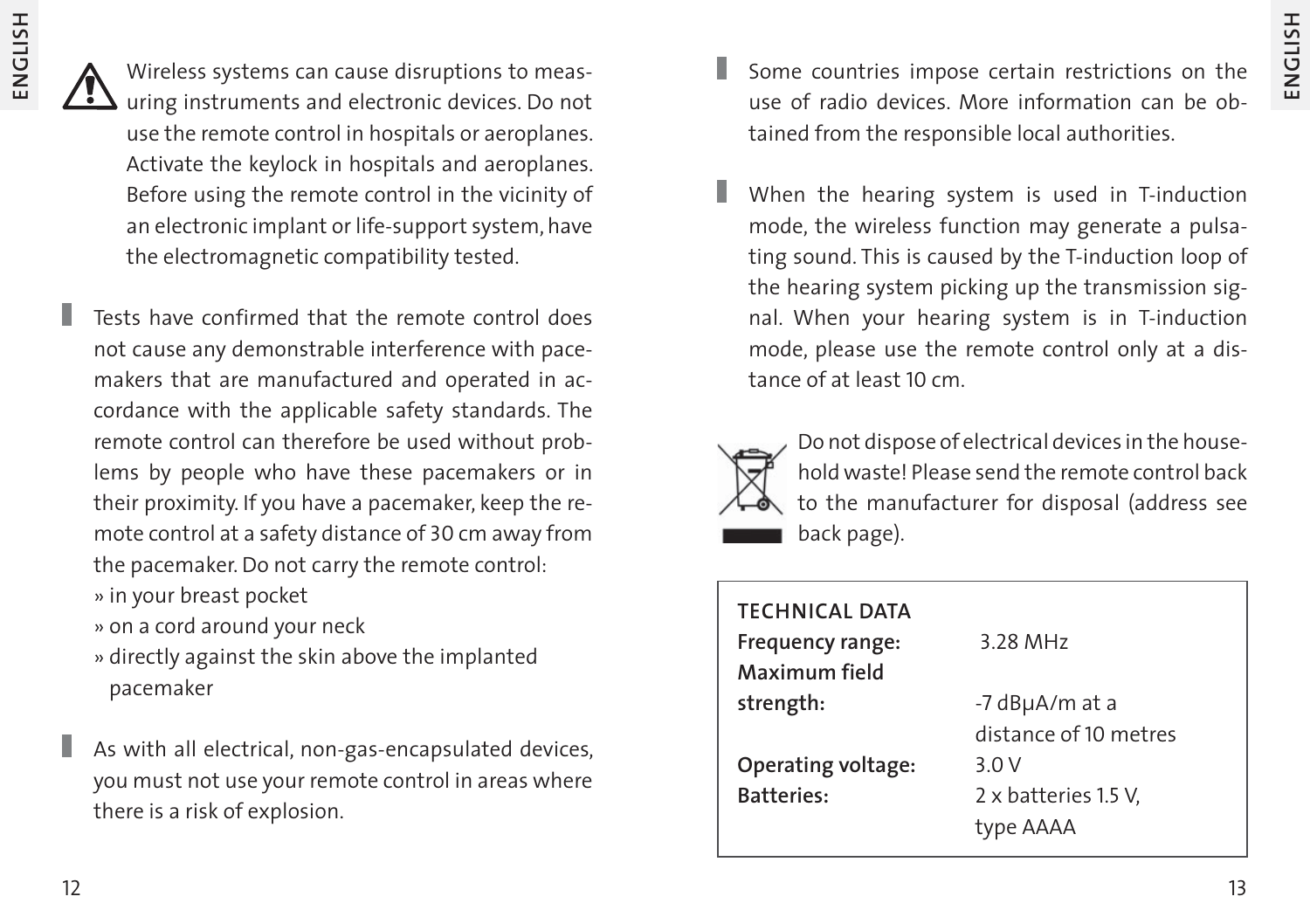#### **TROUBLESHOOTING**

| <b>Problem</b>                                                   | <b>Solution</b>                                                                                                                                                                                                                                                                                                                                                                     |
|------------------------------------------------------------------|-------------------------------------------------------------------------------------------------------------------------------------------------------------------------------------------------------------------------------------------------------------------------------------------------------------------------------------------------------------------------------------|
| If the remote control<br>does not work:                          | Check whether the key-<br>lock is activated. If it is,<br>deactivate it.                                                                                                                                                                                                                                                                                                            |
|                                                                  | Move away from electro-<br>magnetic sources.                                                                                                                                                                                                                                                                                                                                        |
|                                                                  | Change the batteries.                                                                                                                                                                                                                                                                                                                                                               |
| Your hearing system is<br>affected by another<br>remote control: | All remote controls work<br>on the same radio fre-<br>quency. It is highly un-<br>likely that another user's<br>remote control will affect<br>your hearing system<br>within a one metre range.<br>If this should occur, how-<br>ever, please inform your<br>hearing system special-<br>ist. He or she can send in<br>your remote control to<br>have the radio frequency<br>changed. |

#### **ACCESSORIES**

Your remote control has an attachment for a keyring, purse or wallet. Other accessories:



You can use the clip to fix your remote control to your belt. **Clip**



#### **Protective cover**

The protective cover protects your remote control from water splashes and scratches.

#### **NB:**

**The protective cover does not make your remote control watertight. Never allow your remote control to get wet.**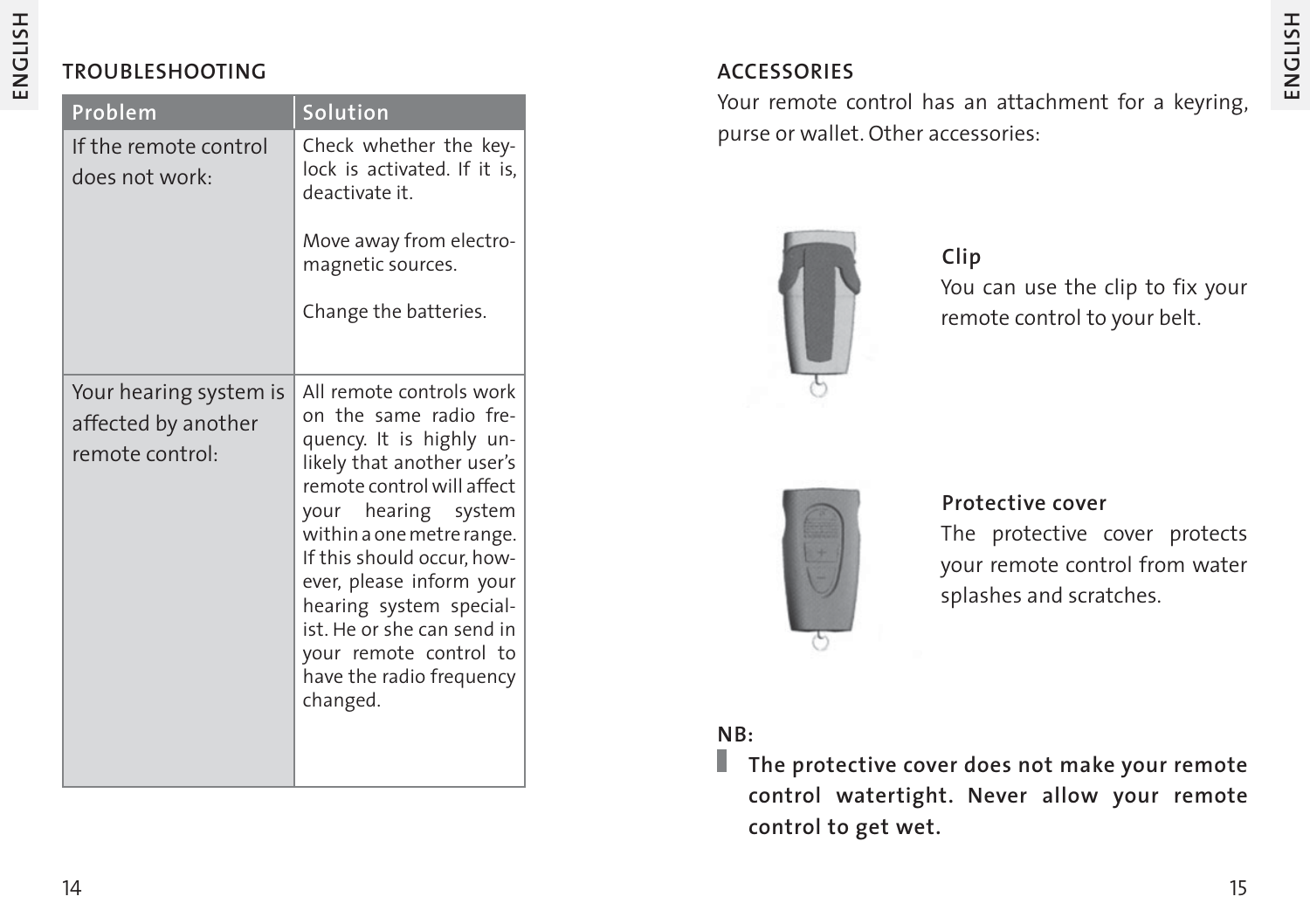## **FRANÇAIS**

#### **Chère cliente, cher client,**

**FRANÇAIS**

nous vous remercions d'avoir choisi un système auditif avec télécommande Audio Service.

Notre rôle est de vous soutenir pour tout ce qui concerne l'audition et la compréhension. Depuis plus de 30 ans, Audio Service développe des systèmes auditifs sur son site de Herford et distribue sur le marché des produits modernes de haute qualité qui vous fournissent une aide optimale dans toutes les situations d'audition.

Ce mode d'emploi vous familiarisera avec les fonctions et les applications possibles de votre télécommande. **Si vous nécessitez plus d'informations, n'hésitez pas à vous adresser à votre audio-prothésiste qui vous fournira tous les renseignements voulus.**

#### **UTILISATION CONFORME**

L'utilisation conforme des systèmes auditifs consiste à améliorer la capacité auditive des personnes malentendantes. Une utilisation conforme de la télécommande a pour but la commande des systèmes auditifs. Notez bien que les diagnostics et la prescription de systèmes auditifs doivent être effectués par une personne qualifiée, par exemple un oto-rhino-laryngologiste, un audiologue ou un audio-prothésiste.

Veuillez lire et respecter les instructions de ce mode d'emploi afin d'éviter toute blessure et de protéger vos systèmes auditifs et leurs accessoires de tout dommage.

#### **VOTRE TÉLÉCOMMANDE**

La télécommande nécessite deux piles AAAA (pour plus d'explications voir pages 23).



- Verrouillage des touches
- 2) Touche de sélection du programme
- 3) Réglage du volume « plus fort »
- 4) Réglage du volume « moins fort »
- 5) Anneau pour porte clés
- 6) Voyant lumineux
- 7) Allumer/Éteindre les systèmes auditifs (veille)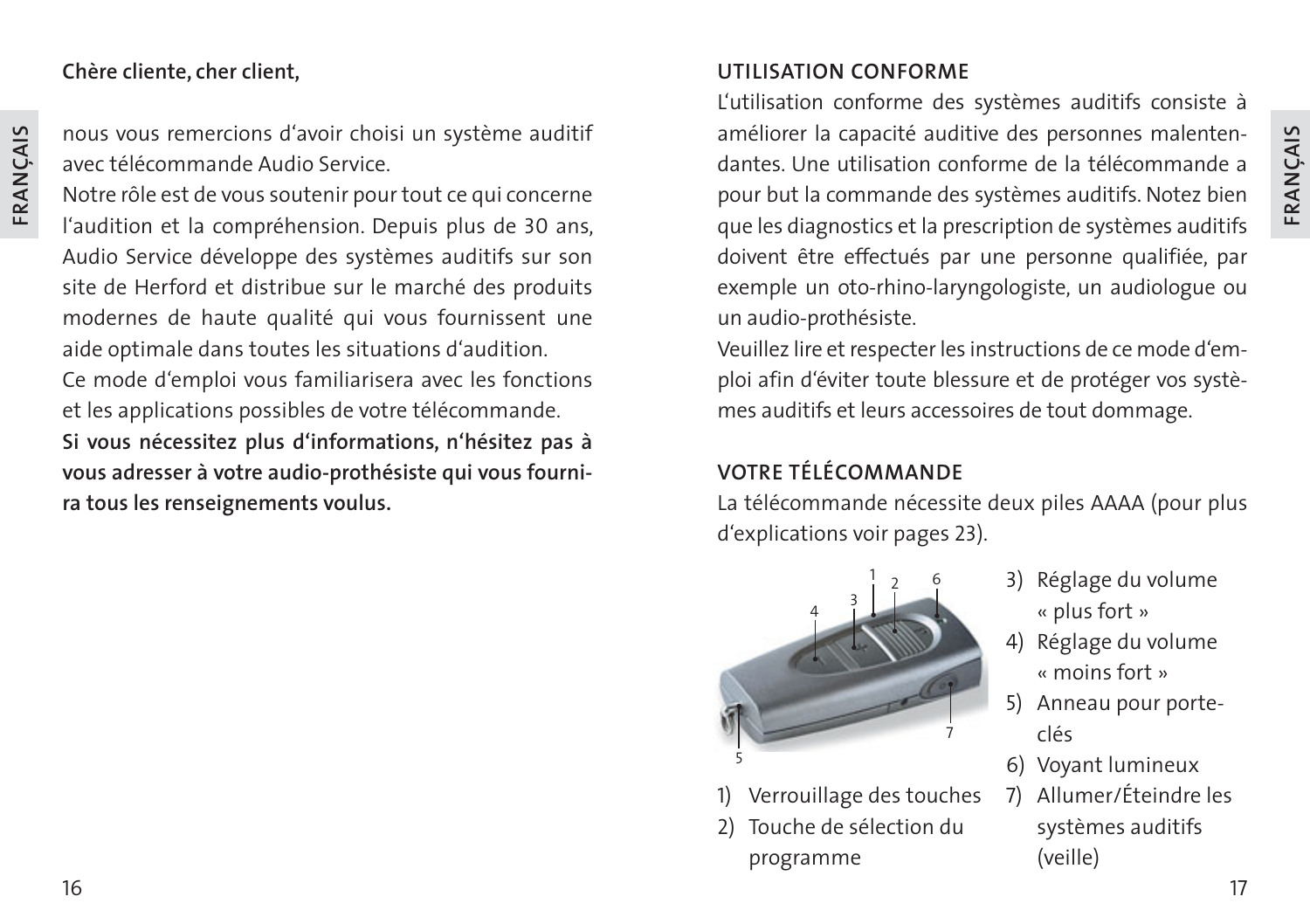#### **VOYANT LUMINEUX**

Le voyant s'allume une fois à chaque pression d'une touche. Il ne s'allume pas si le verrouillage des touches  $(1)$ est actif.

#### **VERROUILLAGE DES TOUCHES**



Verrouillage des touches **activé**



Votre télécommande dispose d'une fonction de verrouillage des touches (voir 1), page 17). Lorsque cette fonction est activée, toutes les autres touches sont désactivées afin d'empêcher une utilisation accidentelle.

Verrouillage des touches **désactivé**, surface verte apparente.

#### **ACTIVER LE VERROUILLAGE DES TOUCHES**

Poussez l'interrupteur vers la droite : le verrouillage des touches est activé (voir illustration « Verrouillage des touches activé »).

#### **DÉSACTIVER LE VERROUILLAGE DES TOUCHES**

Poussez l'interrupteur vers la gauche : le verrouillage des touches est désactivé (voir illustration « Verrouillage des touches désactivé »).

#### **ALLUMER/ÉTEINDRE LES SYSTÈMES AUDITIFS (VEILLE)**

Appuyez sur la touche marche/arrêt pour allumer vos appareils auditifs. Appuyez sur la touche marche/arrêt pour éteindre vos appareils auditifs (veille).

#### **FONCTIONS**

Votre télécommande vous permet de modifier le volume ou le programme d'audition de vos deux systèmes auditifs en appuyant sur une touche.

#### **REMARQUE :**

**Si les réglages de votre système auditif sont modifiés par la télécommande d'une autre personne, informez-en votre audio-prothésiste. Il pourra renvoyer votre télécommande pour faire modifier sa fréquence radio.**

#### **REMARQUES CONCERNANT L'UTILISATION D'EN-TRÉES AUDIO :**

**Si vous utilisez un ou deux systèmes auditifs avec un sabot audio, vous pouvez régler le volume comme décrit à l'aide de votre télécommande.**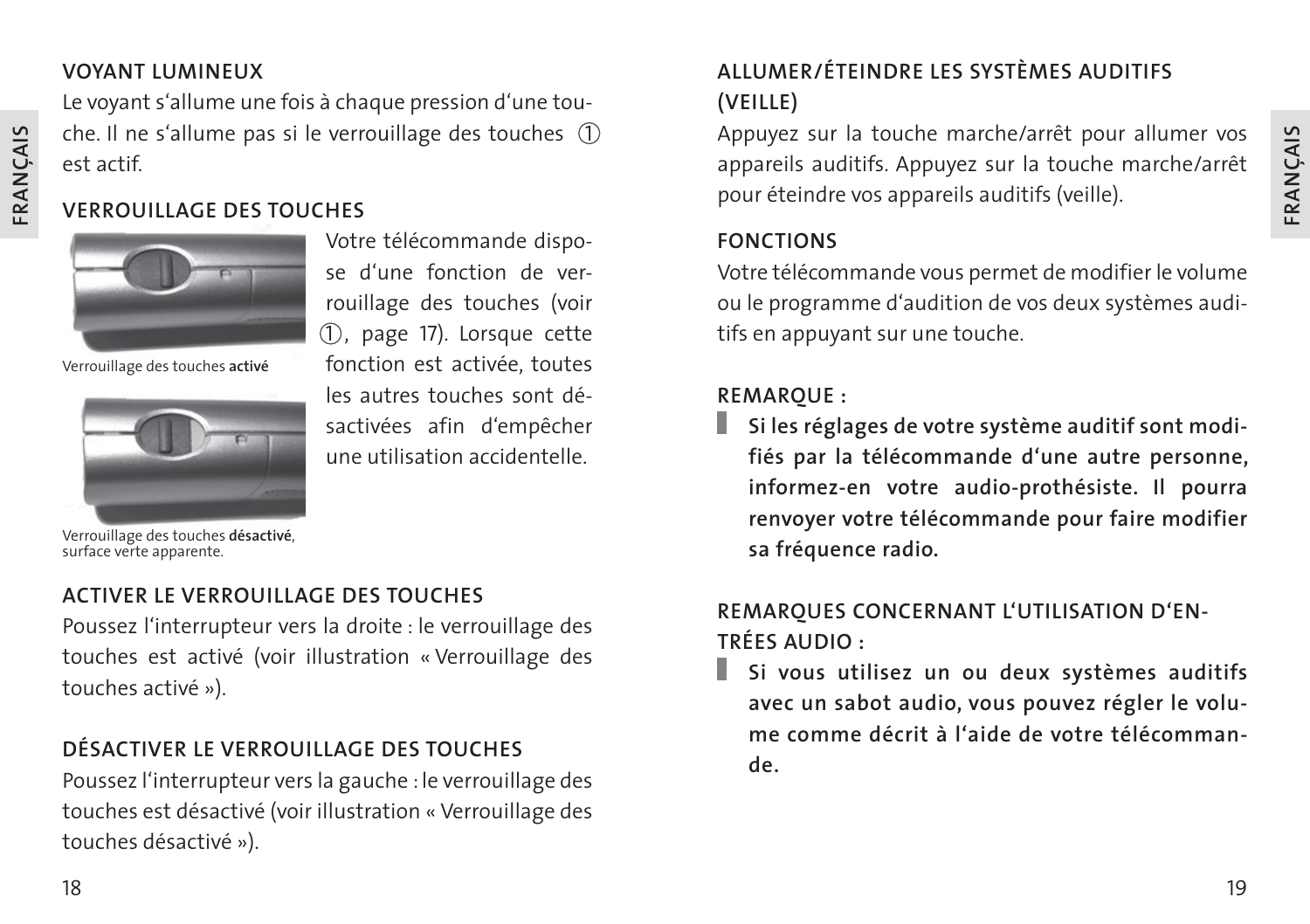I. **Lorsque le sabot audio est installé, la touche de sélection du programme est utilisée pour modifier le mode audio. Pour plus d'informations à ce sujet, adressez-vous à votre audio-prothésiste.**

#### **UTILISATION DU RÉGLAGE DU VOLUME**

Les **touches de volume « + »** et **« – »** vous permettent de modifier le volume de vos systèmes auditifs.



Utilisez la **touche de volume « + »** pour augmenter le volume.



Utilisez la **touche de volume « - »** pour diminuer le volume.

#### **REMARQUE IMPORTANTE :**

**Si vous portez deux systèmes auditifs, le volume est modifié dans les deux systèmes.**

**Votre audio-prothésiste peut régler les systèmes auditifs afin qu'un signal sonore soit émis lors d'une modification du volume. Lorsque le volume maximum est atteint, plusieurs signaux sonores brefs sont émis.**

#### **UTILISATION DE LA TOUCHE DE SÉLECTION DU PRO-GRAMME** La touche de sélection du pro-



gramme (voir illustration à gauche) vous permet de modifier le programme de vos systèmes

auditifs. Les programmes sont classés les uns après les autres. Si vous éteignez vos systèmes auditifs ou si vous remplacez les piles, les systèmes auditifs seront à nouveau réglés sur le programme 1 lorsque vous le rallumerez. En appuyant sur la touche de sélection du programme, vous passez toujours au programme suivant. Les programmes sont classés par ordre croissant. Après le dernier programme disponible, la série de programmes recommence à partir du premier programme.

Votre audio-prothésiste règle les programmes auditifs en fonction de vos exigences personnelles et acoustiques. Votre système auditif peut émettre un signal sonore lors des changements de programme. Lorsque vous passez au premier programme, vous entendez un signal sonore. Lorsque vous passez au deuxième programme, vous entendez deux signaux sonores, etc.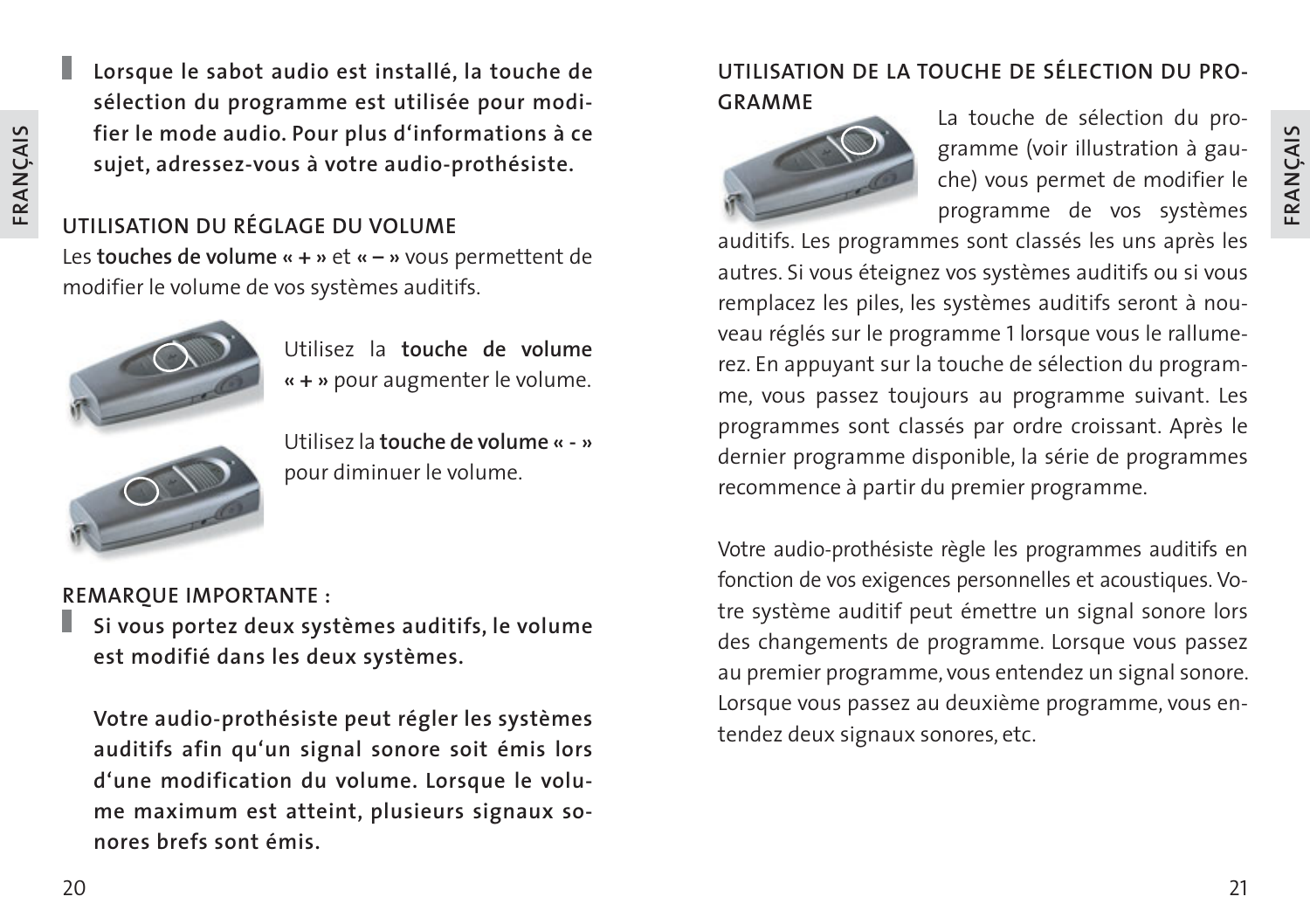

Distance maximale pour modifier le programme ou le volume : **1 mètre**

#### **REMARQUE IMPORTANTE :**

**Si vous portez deux systèmes auditifs, la modification du programme s'applique aux deux systèmes.**

**Dans les cas problématiques (mauvaises conditions de réception), des différences peuvent apparaître entre les réglages des systèmes auditifs droit et gauche. Dans ce cas, appuyez sur la touche « P » de votre télécommande pendant au moins 3 secondes (réinitialisation). Les deux systèmes auditifs sont alors réglés sur le programme 1.**

#### **VOTRE RÉGLAGE PERSONNEL DES PROGRAMMES AUDITIFS:**

| Programme auditif* | Description du réglage |
|--------------------|------------------------|
|                    |                        |
|                    |                        |
|                    |                        |
|                    |                        |
|                    |                        |

\* Selon les systèmes auditifs et les réglages effectués par votre audio-prothésiste, vous pouvez disposer d'un maximum de 5 programmes auditifs.

#### **REMPLACEMENT DES PILES**

La télécommande fonctionne avec deux piles AAAA.



Pour remplacer les piles, ouvrez le compartiment à piles en le tirant vers le bas. Insérez les piles. Respectez bien les symboles de polarité (+ et -) indiqués Piles AAAA sur le compartiment à piles.



Lorsque vous remplacez les piles, utilisez toujours des piles neuves. Ne mélangez pas des piles neuves avec des piles usagées.

Remplacement des piles

Rapportez vos piles usagées à votre audio-prothésiste pour qu'elles soient éliminées de manière conforme.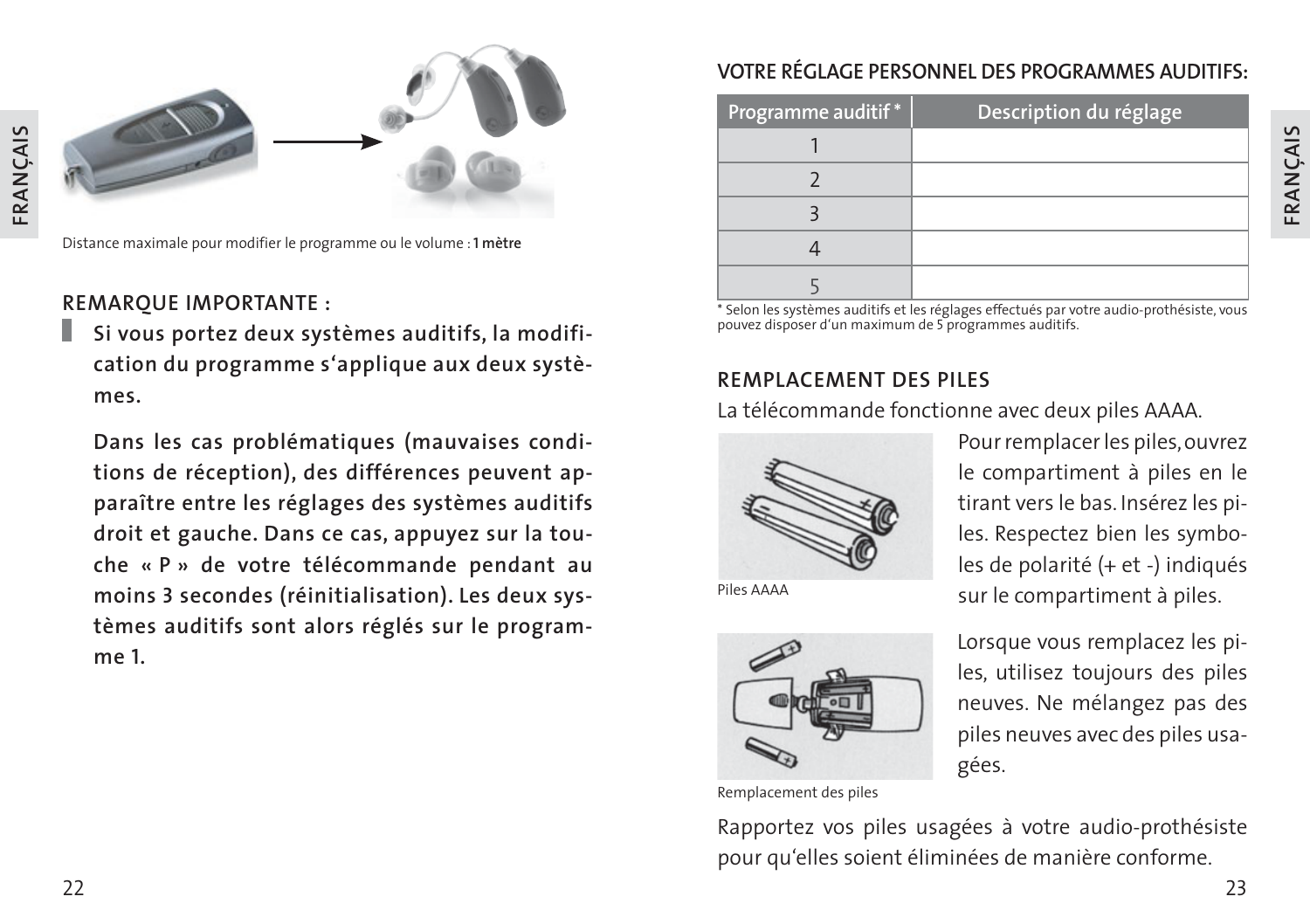#### **CONSEILS D'UTILISATION DE LA TÉLÉCOMMANDE**

Vous pouvez utiliser votre télécommande en toute discrétion depuis votre poche ou votre sac à main.

- Pour régler à nouveau votre système auditif sur les paramètres de base (volume prédéfini et premier programme), appuyez sur la touche de sélection du programme pendant 3 secondes (= réinitialisation).
- Si vous êtes à proximité d'eau, utilisez la housse de protection pour protéger votre télécommande des projections d'eau. Prenez garde à ce que votre télécommande n'entre pas en contact avec l'eau. La housse de protection ne rend pas la télécommande étanche.
- Ne nettoyez pas votre télécommande avec de l'alcool ou de l'essence. Avec le temps, le vernis pourrait être endommagé. Nettoyez la télécommande à l'aide d'un chiffon sec et doux. Evitez d'utiliser des produits de nettoyage agressifs comme l'acide citrique, l'ammoniaque, les produits abrasifs, etc.

#### **INSTRUCTIONS DE SÉCURITÉ**



Conservez les piles hors de portée des nourrissons  $\sum$  et des petits enfants pour éviter tout risque d'ingestion et d'étouffement. Faites immédiatement appel à un médecin ou à un hôpital en cas d'ingestion de piles ou d'autres accessoires.

- Si vous n'utilisez pas votre télécommande pendant une période prolongée, retirez les piles. Les piles peuvent perdre du liquide. Si cela se produit, retirez-les immédiatement.
- La télécommande est sensible à la chaleur extrême, aux taux d'humidité élevés, aux champs magnétiques puissants (> 0,1 T) ainsi qu'aux contraintes mécaniques. N'exposez jamais votre télécommande à des températures extrêmes ou des taux d'humidité élevés. Évitez toute exposition directe au soleil. N'utilisez pas votre télécommande si vous êtes exposé à de hautes fréquences, de forts champs magnétiques ou des rayons X.
- Les performances de la fonctionnalité sans fil peuvent être altérées par des sources de pertubation électromagnétiques, telles que des écrans ou tubes luminescents.

Г

**FRANÇAIS**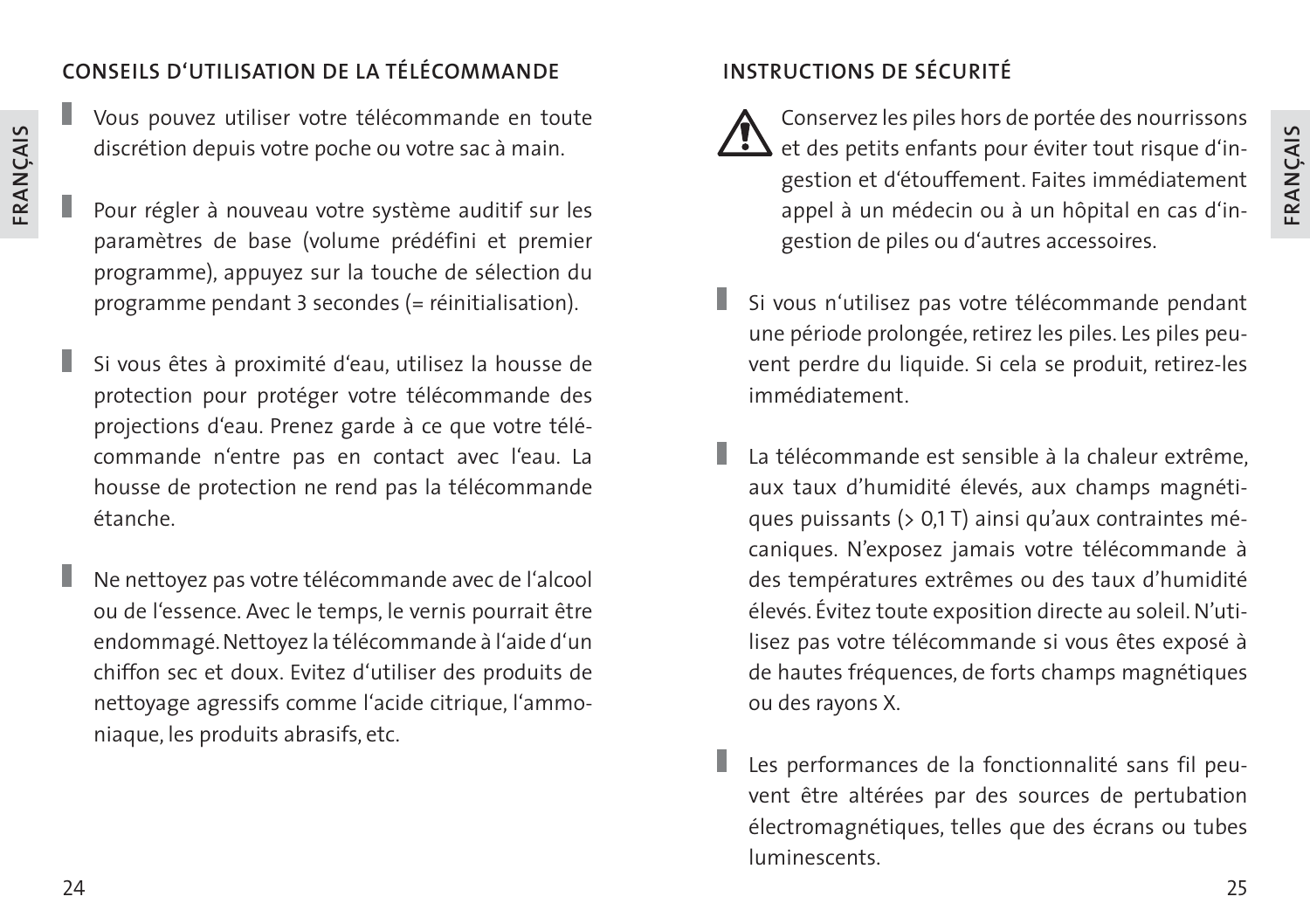Éloignez-vous de ces sources parasites si vous constatez une altération des performances.



ı

Les systèmes sans fil peuvent dérégler les appareils de mesure et appareils électroniques. N'utilisez pas cette télécommande dans les hôpitaux ou les avions. Activez le verrouillage des touches dans les hôpitaux ou les avions. Faites contrôler la compatibilité électromagnétique avant toute utilisation de la télécommande à proximité d'un implant électronique ou d'un système de maintien artificiel des fonctions vitales.

Des contrôles ont démontré que la télécommande ne cause aucun déréglage des pacemakers fabriqués et utilisés conformément aux normes de sécurité en vigueur. Les personnes porteuses de ce type de pacemaker ou à proximité de celles-ci peuvent donc utiliser sans problème la télécommande. Si vous portez un pacemaker, maintenez la télécommande à une distance de sécurité de 30 cm du pacemaker. Ne portez pas la télécommande :

» dans une poche intérieure (sur la poitrine) » en collier autour du cou

» directement sur la peau au-dessus d'un implant pour pacemaker

- Comme tous les appareils électriques non étanches au gaz, votre télécommande ne doit pas être utilisée dans les zones à risque d'explosion.
- Dans certains pays, l'utilisation d'appareils radio est soumise à certaines limitations. Vous obtiendrez plus d'informations en vous adressant aux autorités locales compétentes.
- Si le système auditif est utilisé en mode Bobine T, la fonction sans fil peut produire un bruit de pulsation. Ce bruit est généré par la réception du signal de transmission par la bobine T du système auditif. Si votre système auditif est en mode Bobine T, utilisez la télécommande à une distance d'au moins 10 cm.



Ne jetez pas les appareils électriques avec vos ordures ménagères ! Pour éliminer votre télécommande, renvoyez-la au fabricant (voir adresse au dos).

| <b>DONNÉES TECHNIQUES</b>                         |                          |
|---------------------------------------------------|--------------------------|
| Plage de fréquences :                             | 3,28 MHz                 |
| Intensité de champ maximale : - 7 dBµA/m avec une |                          |
|                                                   | distance de 10 mètres    |
| Tension de fonctionnement : 3,0 V                 |                          |
| Piles:                                            | 2 piles 1,5 V, type AAAA |
|                                                   |                          |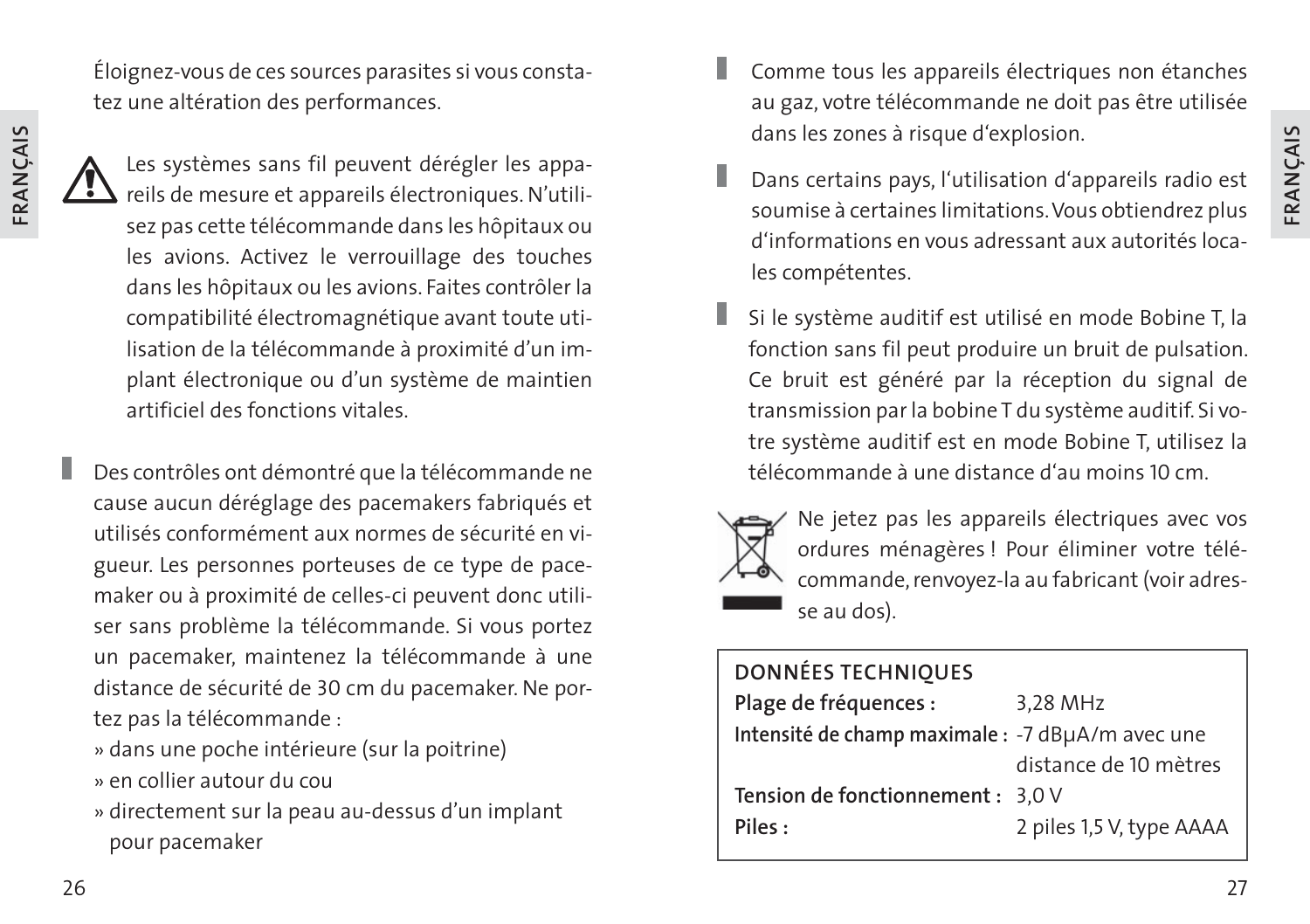#### **RÉSOLUTION DES ERREURS**

| Erreur                                                                         | Solution                                                                                                                                                                                                                                                                                                                                                                                                            |
|--------------------------------------------------------------------------------|---------------------------------------------------------------------------------------------------------------------------------------------------------------------------------------------------------------------------------------------------------------------------------------------------------------------------------------------------------------------------------------------------------------------|
| Si la télécommande<br>ne fonctionne pas :                                      | Vérifiez si le verrouillage<br>des touches est activé. Si<br>c'est le cas, désactivez-le.<br>Eloignez-vous des sour-                                                                                                                                                                                                                                                                                                |
|                                                                                | ces électromagnétiques.                                                                                                                                                                                                                                                                                                                                                                                             |
|                                                                                | Remplacez les piles.                                                                                                                                                                                                                                                                                                                                                                                                |
| Votre système auditif<br>est influencé par<br>une autre télécom-<br>$m$ ande : | Chaque télécommande<br>utilise la même fréquen-<br>ce radio. Il est très impro-<br>bable qu'un autre utilisa-<br>teur soit présent dans la<br>portée maximale d'un<br>mètre et influence votre<br>système auditif avec sa<br>télécommande. Si cela<br>devait se produire, infor-<br>mez-en votre audio-pro-<br>thésiste. Il pourra ren-<br>voyer votre télécomman-<br>de pour faire modifier sa<br>fréquence radio. |

#### **ACCESSOIRES**

Votre télécommande est équipée d'un anneau pour porte-clé ou porte-monnaie. Autres accessoires :



#### **Clip**

Le clip vous permet d'accrocher votre télécommande à votre ceinture.



#### **Housse de protection**

La housse de protection protège votre télécommande des projections d'eau et des rayures.

#### **REMARQUE :**

**La housse de protection ne rend pas la télécommande étanche. Ne laissez jamais votre télécommande être mouillée.**

**FRANÇAIS**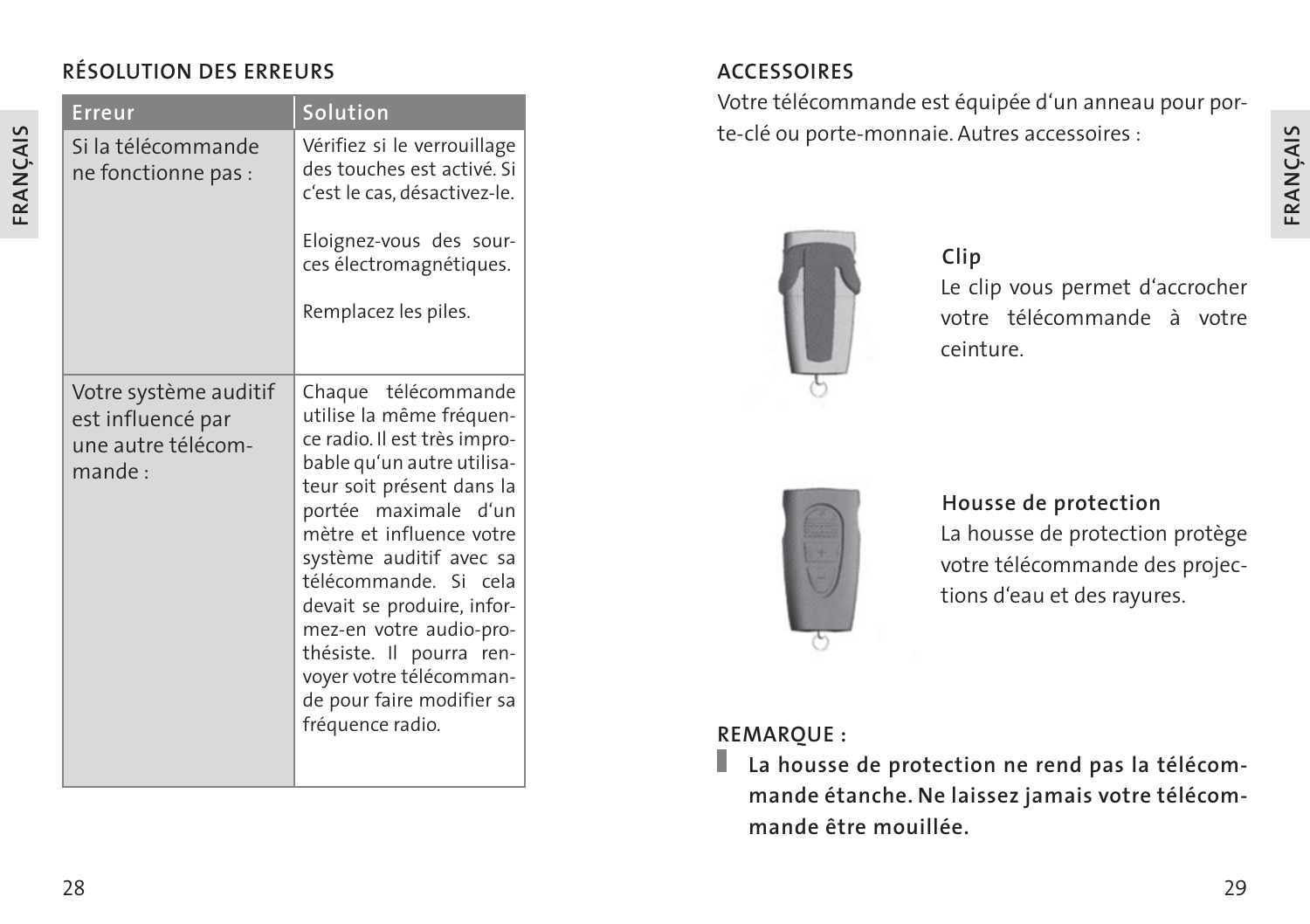#### **Distinguidos clientes:**

nos alegramos de que haya optado por un audífono con mando a distancia de Audio Service.

Uno de nuestros objetivos es apoyarle en todo lo referente al oído y a la comprensión auditiva. Desde hace más de 30 años, Audio Service desarrolla audífonos en su sede en Herford, y está representado en el mercado por productos modernos de la más alta calidad que le ayudarán a mejorar su capacidad auditiva en cualquier situación.

El objetivo de este manual de instrucciones es que se familiarice con las funciones y posibilidades de aplicación de su mando a distancia.

**Si necesita más información, diríjase a su audioprotesista. Él le ayudará con mucho gusto.**

#### **USO ADECUADO**

Los audífonos deben utilizarse para mejorar la capacidad auditiva de personas con problemas de audición. Este mando a distancia debe utilizarse para manipular audífonos. Tenga en cuenta que únicamente una persona autorizada puede diagnosticar y prescribir audífonos, por ejemplo, otorrinolaringólogos, audiólogos o audioprotesistas.

Lea y siga las indicaciones de este manual para evitar posibles lesiones e impedir que sus audífonos y accesorios sufran algún desperfecto.

#### **SU MANDO A DISTANCIA**

El mando a distancia necesita dos pilas AAAA (para más información, véase página 37).



- Bloqueo de teclas
- 2) Tecla de selección de programa
- 3) Control para subir el volumen
- 4) Control para bajar el volumen
- 5) Anilla para llaves
- 6) LED
- 7) Conexión y desconexión de audífonos (Stand-by)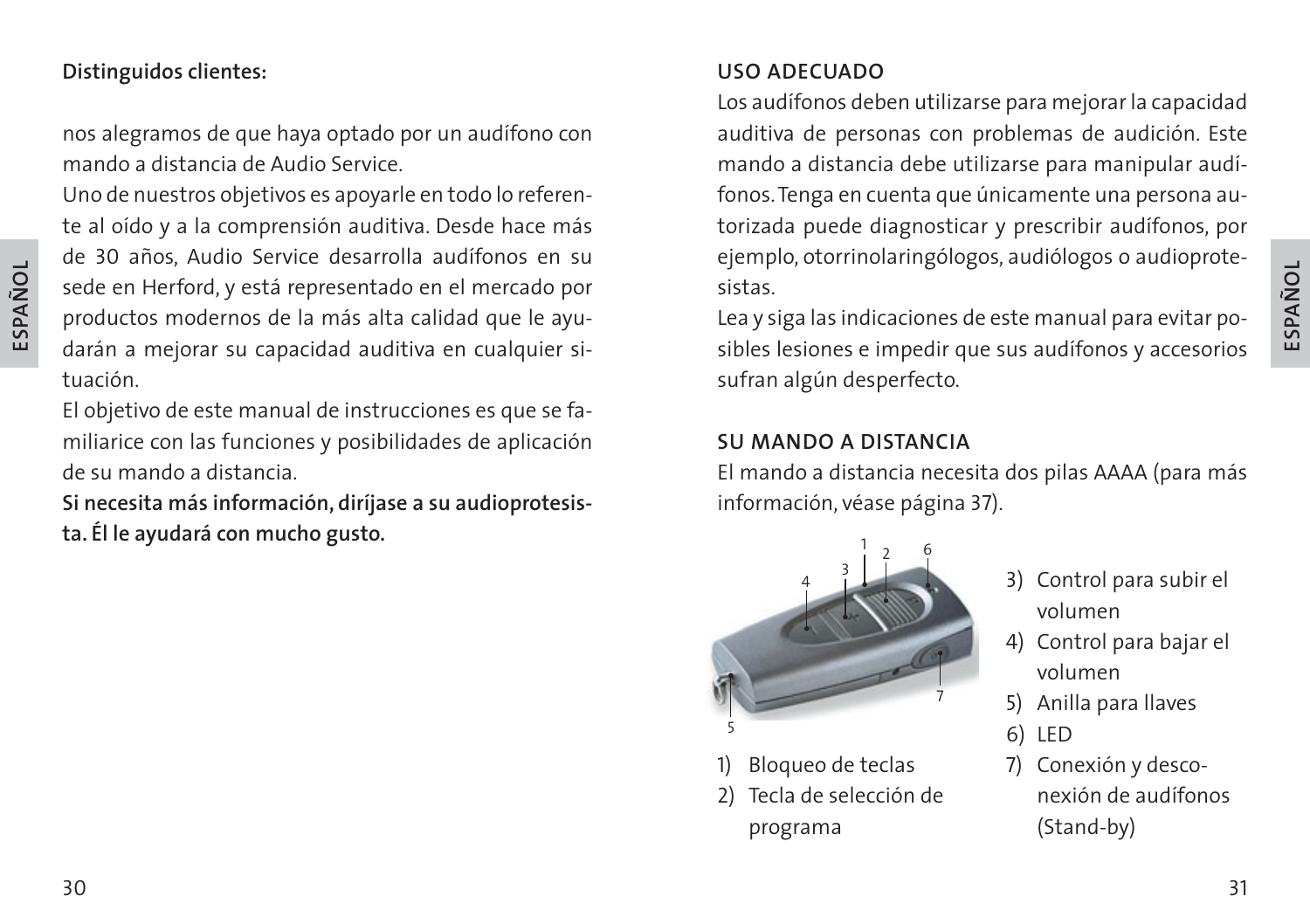#### **LED**

**ESPAÑOL**

El LED parpadea una vez si se pulsa una tecla. No se enciende si el bloqueo de teclas (1) está activo.

> un bloqueo de teclas (véase 1 , página 31). Si está conectado, las demás teclas se desactivan para impedir que se pongan en funcionamiento de forma involuntaria.

#### **BLOQUEO DE TECLAS** Su mando a distancia tiene



Bloqueo de teclas **activado**



Bloqueo de teclas **desactivado**, puede verse la superficie verde.

#### **CONECTAR EL BLOQUEO DE TECLAS**

Para activar el bloqueo de teclas, desplace el interruptor hacia la derecha (véase imagen «Bloqueo de teclas activado»).

#### **DESACTIVAR EL BLOQUEO DE TECLAS**

Para desactivar el bloqueo de teclas, desplace el interruptor hacia la izquierda (véase imagen «Bloqueo de teclas desactivado»).

#### **CONEXIÓN Y DESCONEXIÓN DE AUDÍFONOS (STAND-BY)**

Para encender y apagar (Stand-by) los audífonos, pulse la tecla de conexión y desconexión.

#### **FUNCIONES**

El mando a distancia le permite cambiar el volumen o el programa de audición de ambos audífonos con solo pulsar una tecla.

#### **NOTA:**

**Si el mando a distancia de otra persona modifica los ajustes de sus audífonos, comuníqueselo a su audioprotesista. El podrá enviar su mando a distancia para que se modifique la radiofrecuencia.**

**INDICACIÓN CON RESPECTO AL USO DE ENTRADAS DE AUDIO:**

- H. **Si utiliza uno o dos audífonos con una zapata de audio, puede regular el volumen con su mando a distancia según se ha descrito.**
- **La tecla de selección de programa se utiliza para cambiar el modo de audio con la zapata colocada. Su audioprotesista puede facilitarle información más detallada a este respecto.**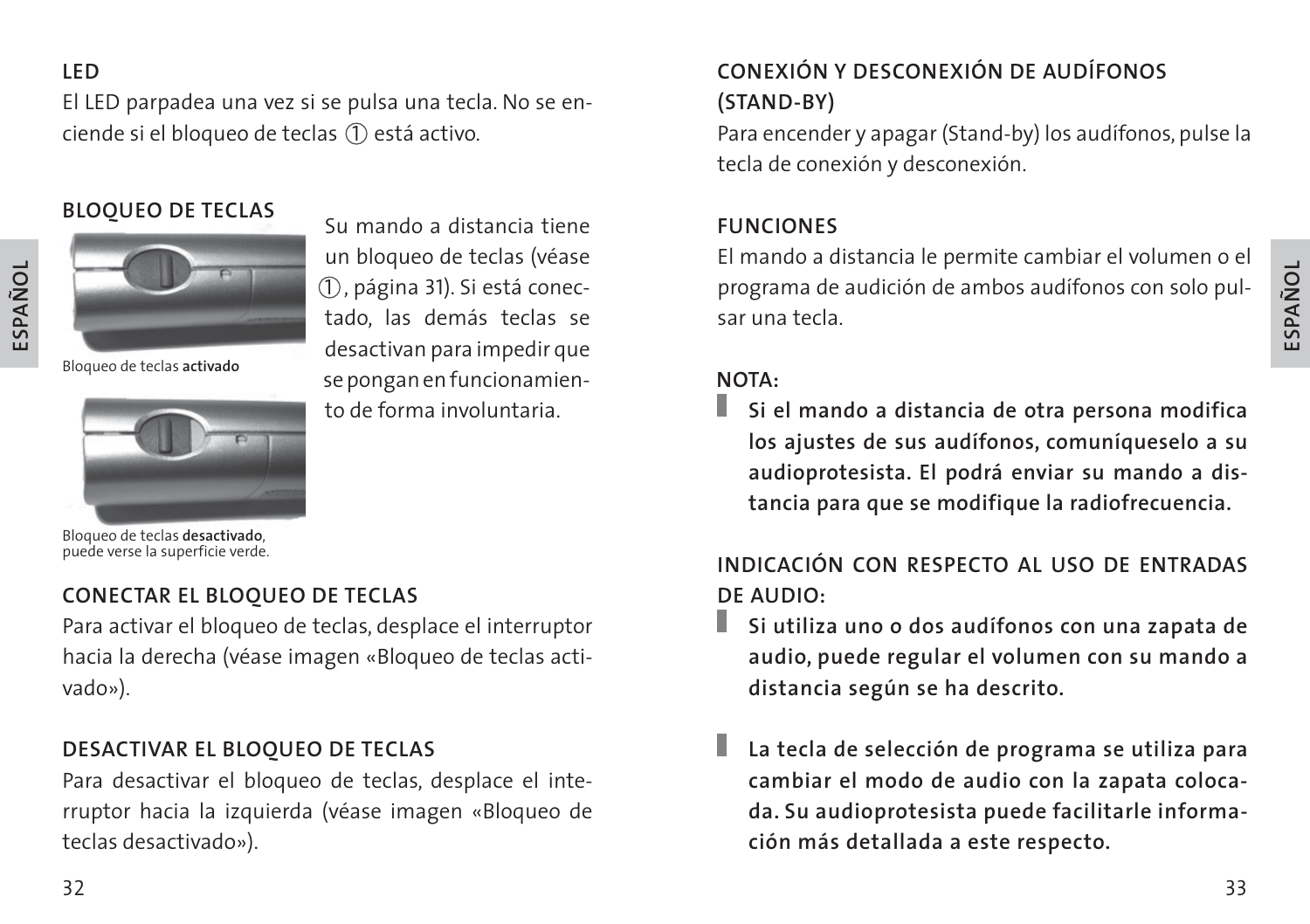# **ESPAÑOL**

#### **CÓMO UTILIZAR EL CONTROL DE VOLUMEN**

Las **teclas de volumen «+»** y **«–»** le permiten subir y bajar el volumen de sus audífonos.



**ESPAÑOL**

Para subir el volumen, utilice la **tecla «+»**.

Para bajar el volumen, utilice la **tecla «–»**.

#### **AVISO IMPORTANTE:**

**Si lleva colocados dos audífonos, el volumen cambiará en los dos a la vez.**

**Su audioprotesista puede ajustar los audífonos de manera que cuando cambie el volumen, suene una señal acústica. Cuando se llega al volumen máximo, se escucharán varias señales acústicas breves.**

#### **CÓMO UTILIZAR LA TECLA DE SELECCIÓN DE PROGRAMA**



La tecla de selección de programa (véase imagen izquierda) permite cambiar los programas de sus audífonos. Los programas

están dispuestos por orden sucesivo. Si desconecta los audífonos o cambia las pilas, cuando vuelva a conectarlos, regresará al programa 1. Para pasar al programa siguiente, pulse la tecla de selección de programa. La secuencia es ascendente. Cuando se llega al último programa disponible, la secuencia comienza de nuevo con el primer programa.

Su audioprotesista le ajustará los programas de audición en función de sus necesidades personales y acústicas. El audífono que ha adquirido tiene la alternativa de emitir una señal acústica cuando se cambia de programa. Si lo conecta estando en el primer programa, sonará una señal acústica. Si cambia al segundo programa, sonarán dos señales acústicas, y así sucesivamente.



Distancia máxima para cambiar programas o el volumen: **1 metro**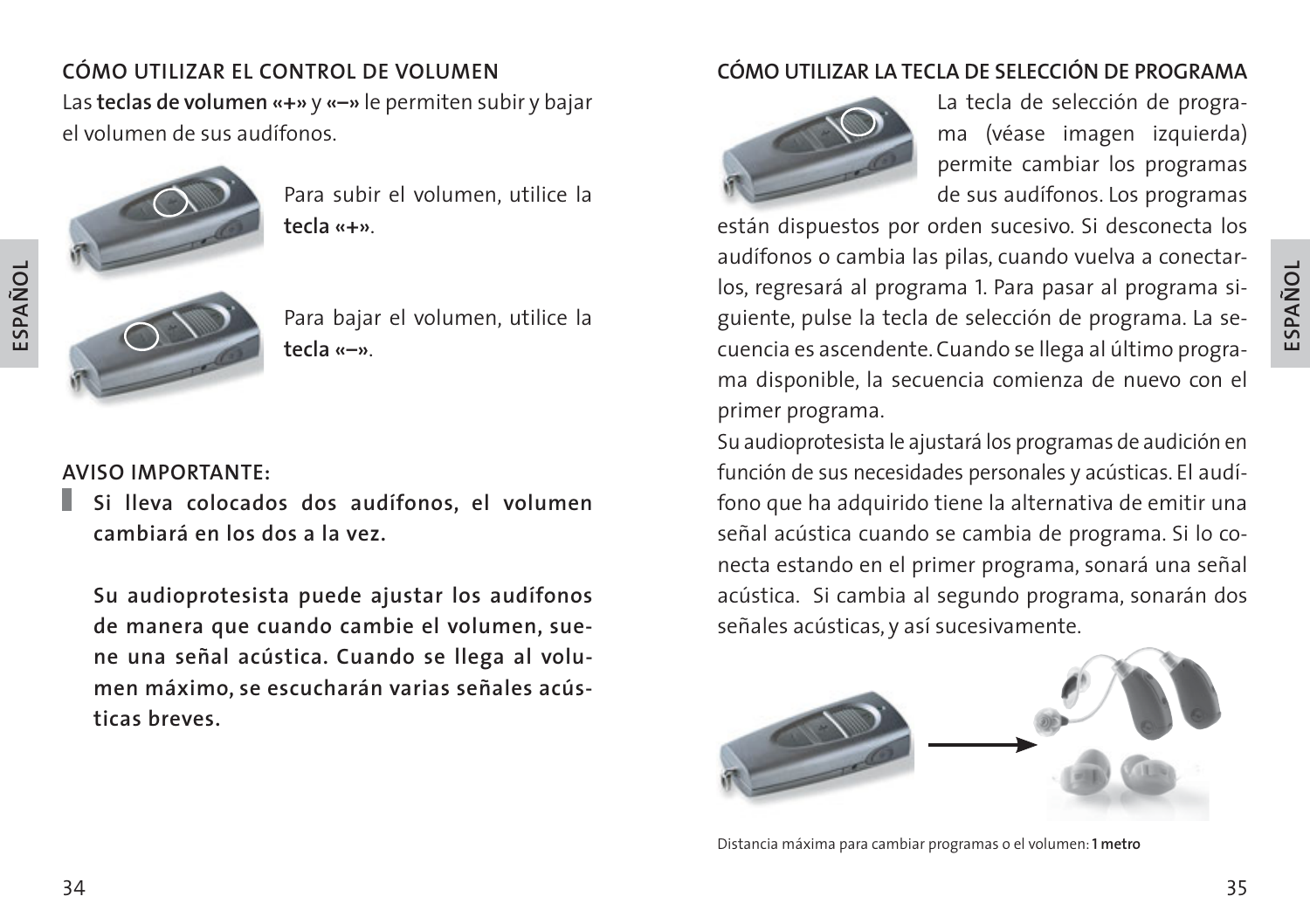**AVISO IMPORTANTE:**

п **Si lleva colocados dos audífonos y cambia de programa, el cambio se producirá en ambos audífonos.**

**En situaciones adversas (malas condiciones de recepción), pueden producirse diferencias de ajuste entre el audífono derecho y el izquierdo. En estos casos, pulse la tecla «P» del mando a distancia durante más de 3 segundos como mínimo (Reset). Ambos audífonos pasarán al programa 1.**

#### **AJUSTE PERSONALIZADO DE LOS PROGRAMAS DE AUDICIÓN:**

| Programa de<br>audición * | Descripción del ajuste |
|---------------------------|------------------------|
|                           |                        |
|                           |                        |
|                           |                        |
|                           |                        |
|                           |                        |

\* Pueden seleccionarse hasta 5 programas de audición dependiendo del audífono y de los ajustes que haya realizado su audioprotesista.

#### **CAMBIO DE PILAS**

El mando a distancia funciona con dos pilas AAAA.



Pilas AAAA

Para cambiar las pilas, abra el compartimento de las pilas tirando de él hacia abajo. Coloque las pilas. Preste atención a los símbolos de polaridad (+ y –) que aparecen representados en el compartimento de las pilas.



Cuando realice el cambio, utilice siempre pilas nuevas. No mezcle pilas utilizadas con pilas que estén nuevas.

Cambio de pilas

Lleve las pilas viejas a su audioprotesista para que éste las deseche correctamente.

**ESPAÑOL**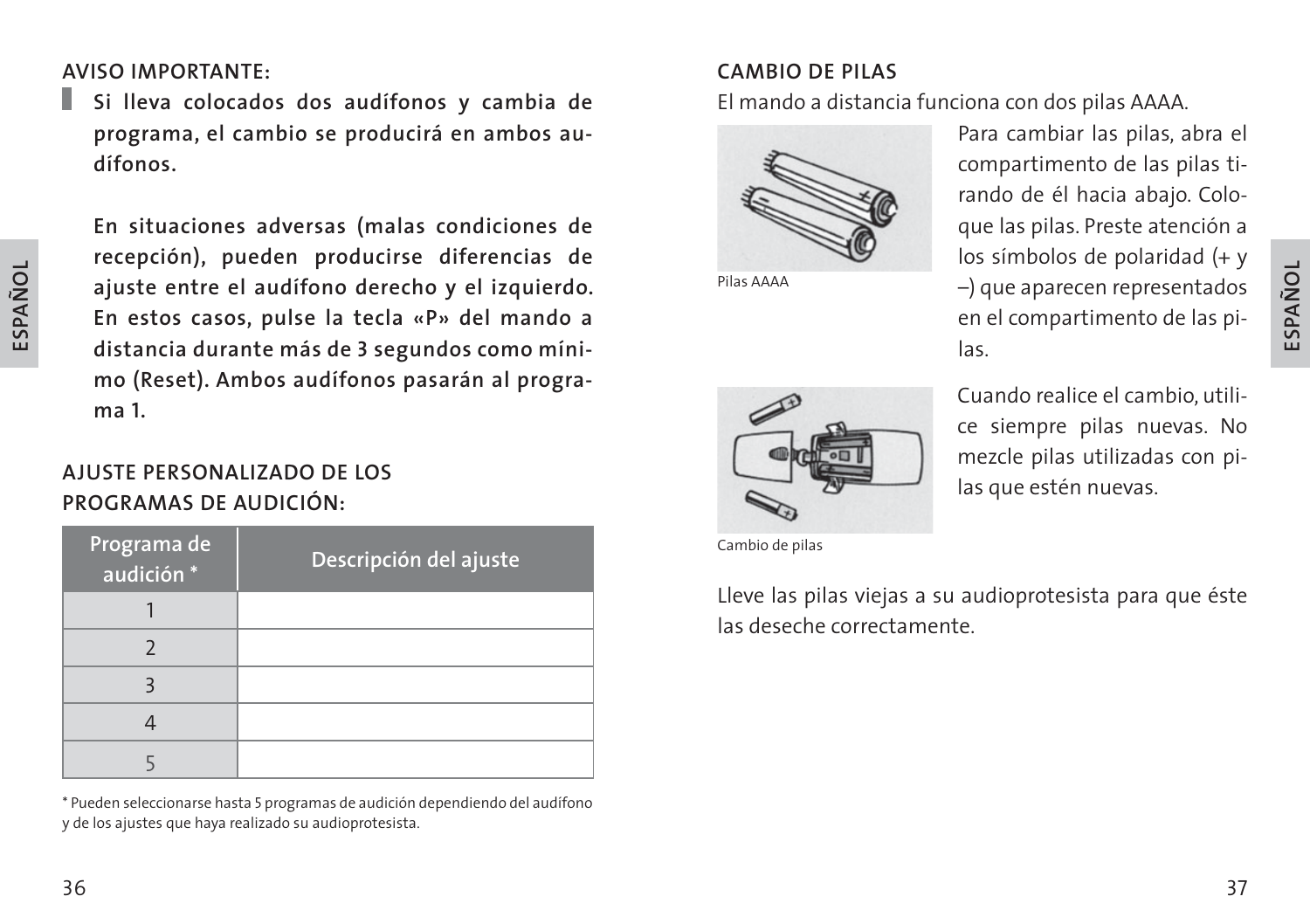#### **INDICACIONES SOBRE EL USO DEL MANDO A DIS-TANCIA**

- I. Puede utilizar el mando a distancia con discreción desde el bolsillo del pantalón o desde el bolso.
- Para volver a ajustar sus audífonos a la programación básica (volumen preestablecido y primer programa), pulse la tecla de selección de programa durante 3 segundos (= Reset).
- ı Si está cerca de agua, utilice la funda para proteger el mando a distancia de salpicaduras. Procure que el mando a distancia no entre en contacto con agua. La funda no hace que su mando a distancia sea resistente al agua.
	- No limpie el mando a distancia ni con alcohol ni con gasolina. Con el tiempo, puede que el esmalte se vaya dañando. Limpie el mando a distancia con un paño suave. Evite productos de limpieza agresivos como ácido cítrico, amoniaco, abrasivos, etc..

#### **ADVERTENCIAS DE SEGURIDAD**

- Mantenga las pilas fuera del alcance de lactantes y de niños pequeños. Podrían tragarlas y asfixiarse. En caso de ingestión de pilas o de otro accesorio, acuda inmediatamente a un médico o a un hospital.
- Si no va a utilizar el mando durante un tiempo prolongado, quite las pilas. Las pilas pueden presentar fugas. Si esto sucediera, retírelas inmediatamente.
- El mando a distancia es sensible a temperaturas muy elevadas, a mucha humedad, a campos magnéticos fuertes (> 0,1 T) y a grandes requerimientos mecánicos. No exponga el mando a distancia a temperaturas extremas ni a una humedad elevada. Evite la radiación solar directa. No utilice el mando cuando vaya a exponerse a ondas cortas, a campos magnéticos fuertes o a rayos X.
- La función inalámbrica puede verse afectada por fuentes de interferencia electromagnéticas, tales como monitores o tubos fluorescentes. Si se producen alteraciones, aléjese de ellas.

I

**ESPAÑOL**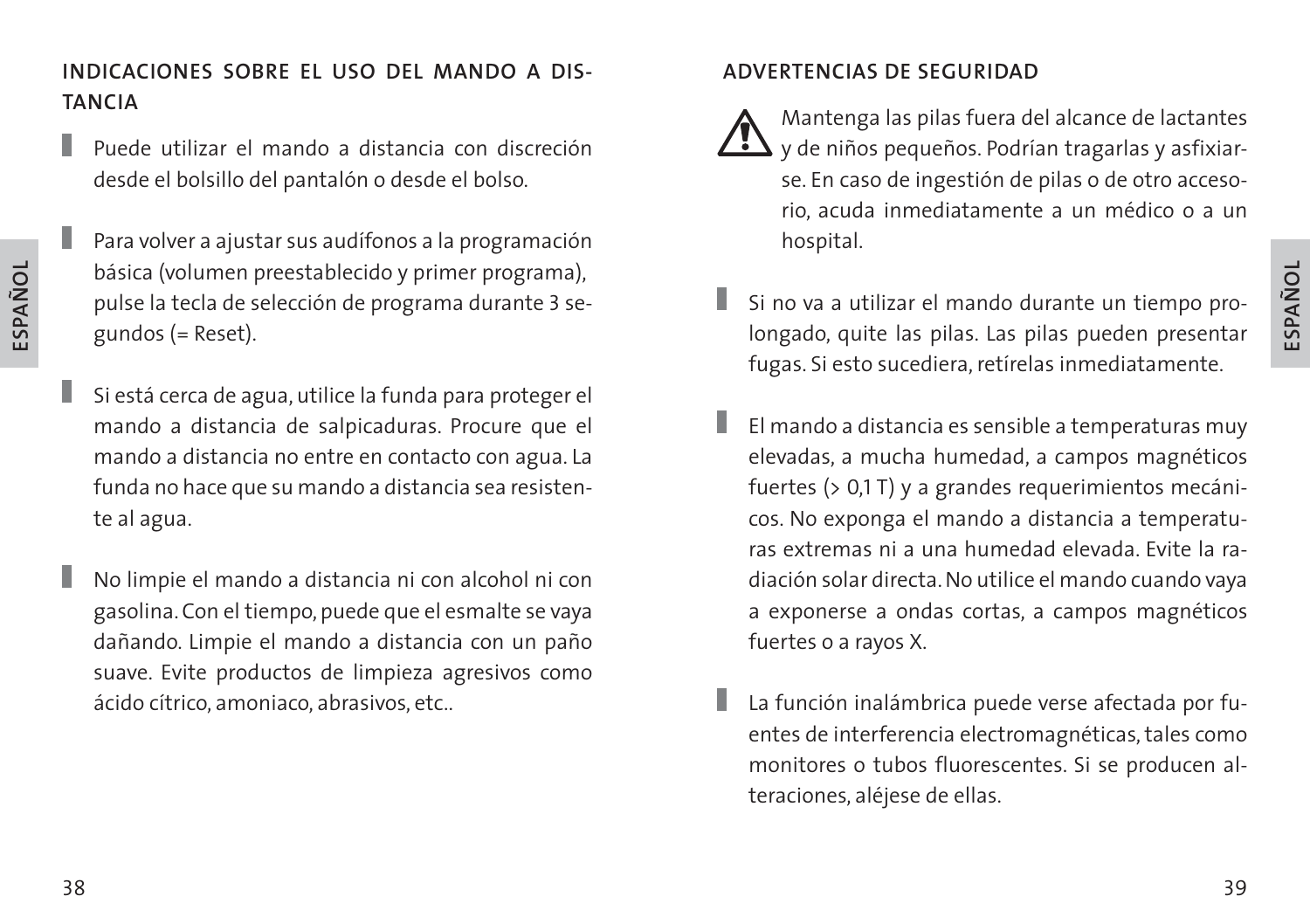

**ESPAÑOL**

Los audífonos inalámbricos pueden afectar a ins- $\sum$  trumentos de medición y a dispositivos electrónicos. No utilice el mando a distancia en hospitales ni en aviones. Active en estos lugares el bloqueo de teclas. Antes de utilizar el mando a distancia en combinación con un implante electrónico o con un sistema de soporte vital, compruebe la compatibilidad electromagnética.

- Diversas pruebas han demostrado que el mando a distancia no causa interferencias con marcapasos fabricados y empleados conforme a la normativa vigente de seguridad. Por eso, puede ser utilizado sin problemas por personas que lleven estos marcapasos y cerca de estas personas. Si el usuario lleva marcapasos, debe guardar entre este y el mando una distancia de seguridad de 30 cm. No coloque el mando:
- » en su bolsillo interior
- » con una cinta alrededor del cuello
- » en contacto directo con la piel sobre el marcapasos implantado
- Al igual que cualquier aparato eléctrico, no encapsulado con gas, no debe utilizar el mando a distancia en zonas potencialmente explosivas.
- En algunos países, el empleo de equipos de radio está sujeto a ciertas limitaciones. Para más información, diríjase a las autoridades competentes del lugar.
- Si el audífono funciona en modo de bobina T, la función inalámbrica producirá un ruido pulsante. Ello se debe a la recepción de la señal de transmisión a través de la bobina T del audífono. Si su audífono está en modo de bobina T, utilice el mando exclusivamente a una distancia mínima de 10 cm.



¡No tire aparatos eléctricos a la basura! Devuelva el mando a distancia al fabricante para que este se encargue de su correcta eliminación (dirección en el reverso).

#### **DATOS TÉCNICOS**

| Área de frecuencia:  | 3,28 MHz               |
|----------------------|------------------------|
| Intensidad de campo  |                        |
| máxima:              | -7 dBµA/m a una        |
|                      | distancia de 10 metros |
| Tensión de servicio: | 3.0V                   |
| Pilas:               | 2 x pilas de 1,5V,     |
|                      | Tipo AAAA              |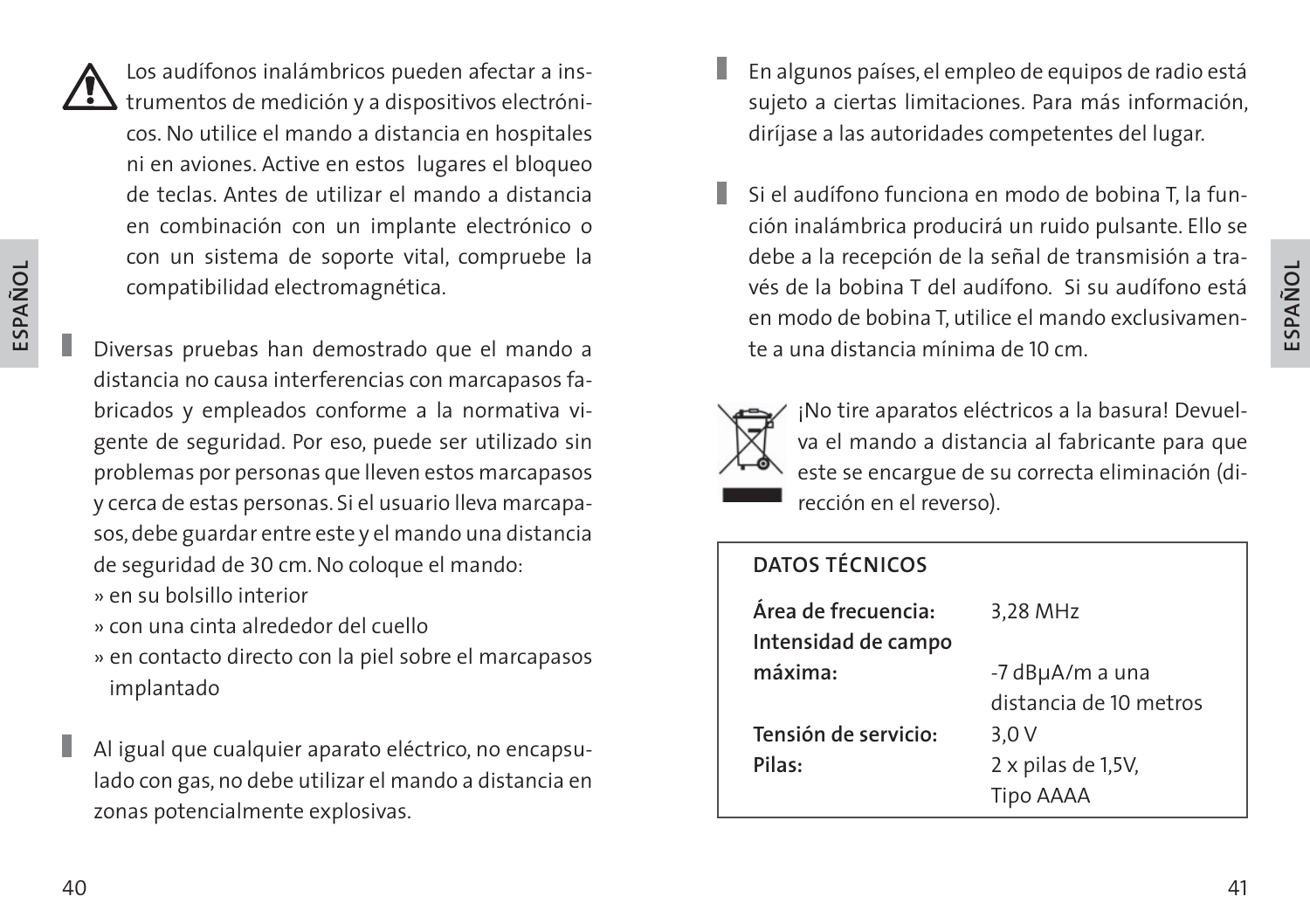#### **SOLUCIÓN DE ERRORES**

| Error                                                                | Solución                                                                                                                                                                                                                                                                                                                                                     |
|----------------------------------------------------------------------|--------------------------------------------------------------------------------------------------------------------------------------------------------------------------------------------------------------------------------------------------------------------------------------------------------------------------------------------------------------|
| Si el mando a distan-<br>cia no funciona:                            | Compruebe si el bloqueo<br>de teclas está activado.<br>En caso afirmativo, des-<br>actívelo.<br>Aléjese de fuentes elec-<br>tromagnéticas.<br>Cambie las pilas.                                                                                                                                                                                              |
| Su audífono<br>recibe influencias<br>de otro mando a dis-<br>tancia: | Cada mando a distancia<br>funciona en la misma ra-<br>diofrecuencia. Es muy<br>poco probable que<br>el<br>mando a distancia<br>de<br>otro usuario afecte al<br>suyo en un alcance de un<br>metro. Si se diera este<br>caso, comuníquelo a su<br>audioprotesista. Él podrá<br>enviar su mando a dis-<br>tancia para que se modi-<br>fique la radiofrecuencia. |

#### **ACCESORIOS**

Su mando a distancia lleva una anilla para llaves o para un monedero. Otros accesorios:



El clip le permite sujetar el mando a distancia al cinturón. **Clip**



#### **Funda protectora**

La funda protectora protege el mando a distancia de salpicaduras y arañazos.

#### **NOTA:**

**La funda no hace que su mando a distancia sea resistente al agua. No permita que el mando se moje.**

**ESPAÑOL**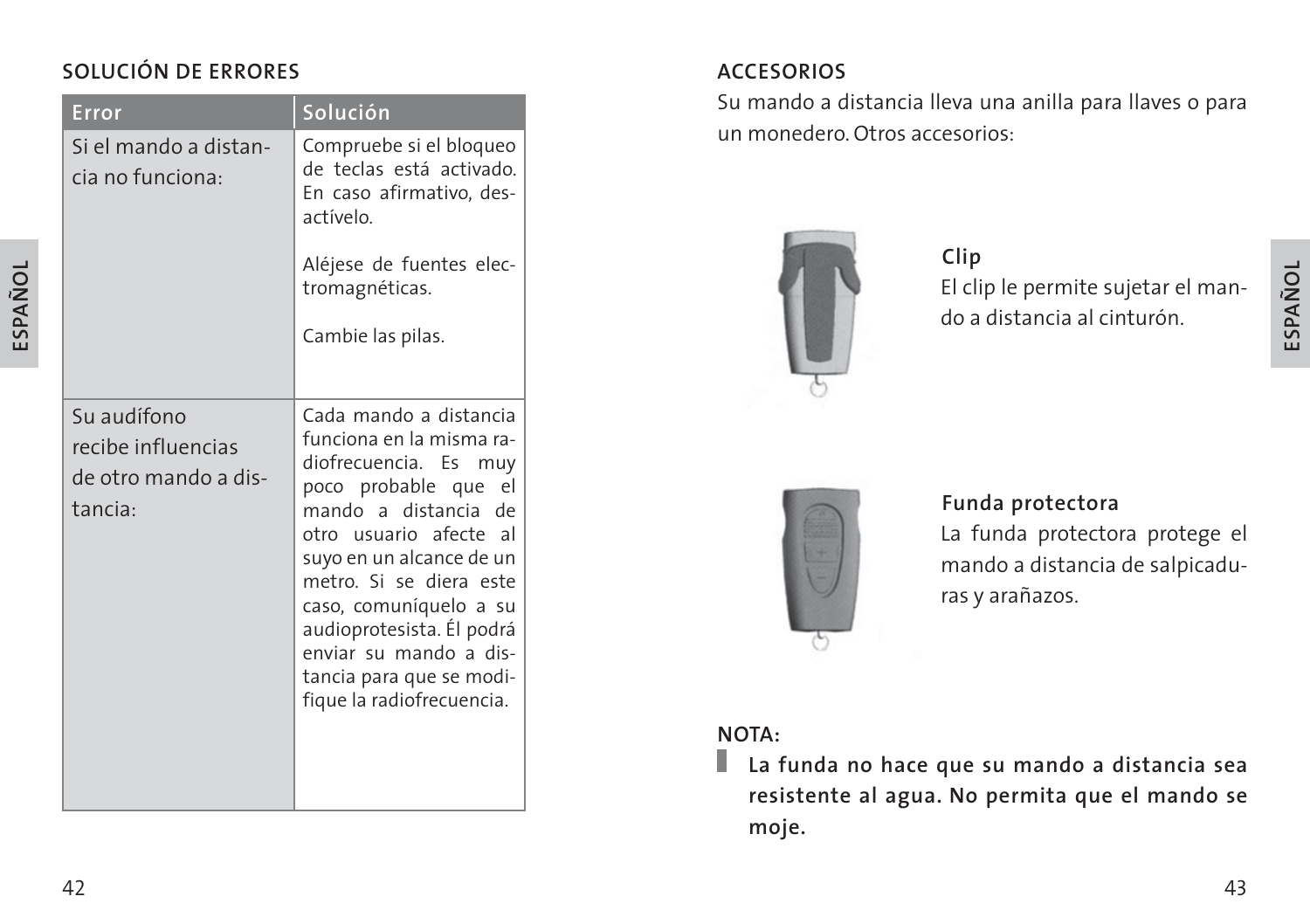#### **Gentile Cliente,**

congratulazioni per aver scelto un sistema retroauricolare di Audio Service con telecomando.

La nostra missione consiste nel restare al suo fianco per tutto ciò che riguarda l'udito e la comprensione. Da più di 30 anni Audio Service, nella sua sede di Herford, sviluppa apparecchi retroauricolari ed è presente sul mercato con moderni prodotti di alta qualità, che la aiutano nel migliore dei modi in tutte le situazioni in cui è necessario sentire bene.

In questo manuale vorremmo illustrarle le funzioni e le possibilità di utilizzo del telecomando.

**Per ulteriori informazioni la invitiamo a rivolgersi al suo tecnico di fiducia, che saprà consigliarla su qualsiasi questione riguardante questi apparecchi.**

#### **UTILIZZO CONFORME ALLE CONDIZIONI**

L'utilizzo degli apparecchi retroauricolari conforme alle condizioni aiuta a migliorare la capacità di comprensione per persone con difficoltà uditive. L'utilizzo conforme del telecomando prevede la regolazione degli apparecchi retroauricolari. Si ricorda che la diagnosi e la prescrizione di un apparecchio retroauricolare deve essere fatta da una persona specializzata, ad esempio un medico otorinolaringoiatra, da un audiologo o da un tecnico per apparecchi retroauricolari. Si prega di leggere e seguire attentamente le istruzioni riportate in questo manuale, al fine di evitare lesioni e proteggere i sistemi retroauricolari ed i relativi accessori da eventuali danni.

#### **IL TELECOMANDO**

Il telecomando funziona con due batterie AAAA (per ulteriori spiegazioni ved. pagina 51).



- 1) Blocco tasti
- 2) Tasto selettore dei programmi
- 3) Regolazione del volume "più alto"
- 4) Regolazione del volume "più basso"
- 5) Anello portachiavi
- 6) LED
- 7) Accendere/spegnere gli apparecchi retroauricolari (stand-by)

**ITALIANO**

**ITALIANO**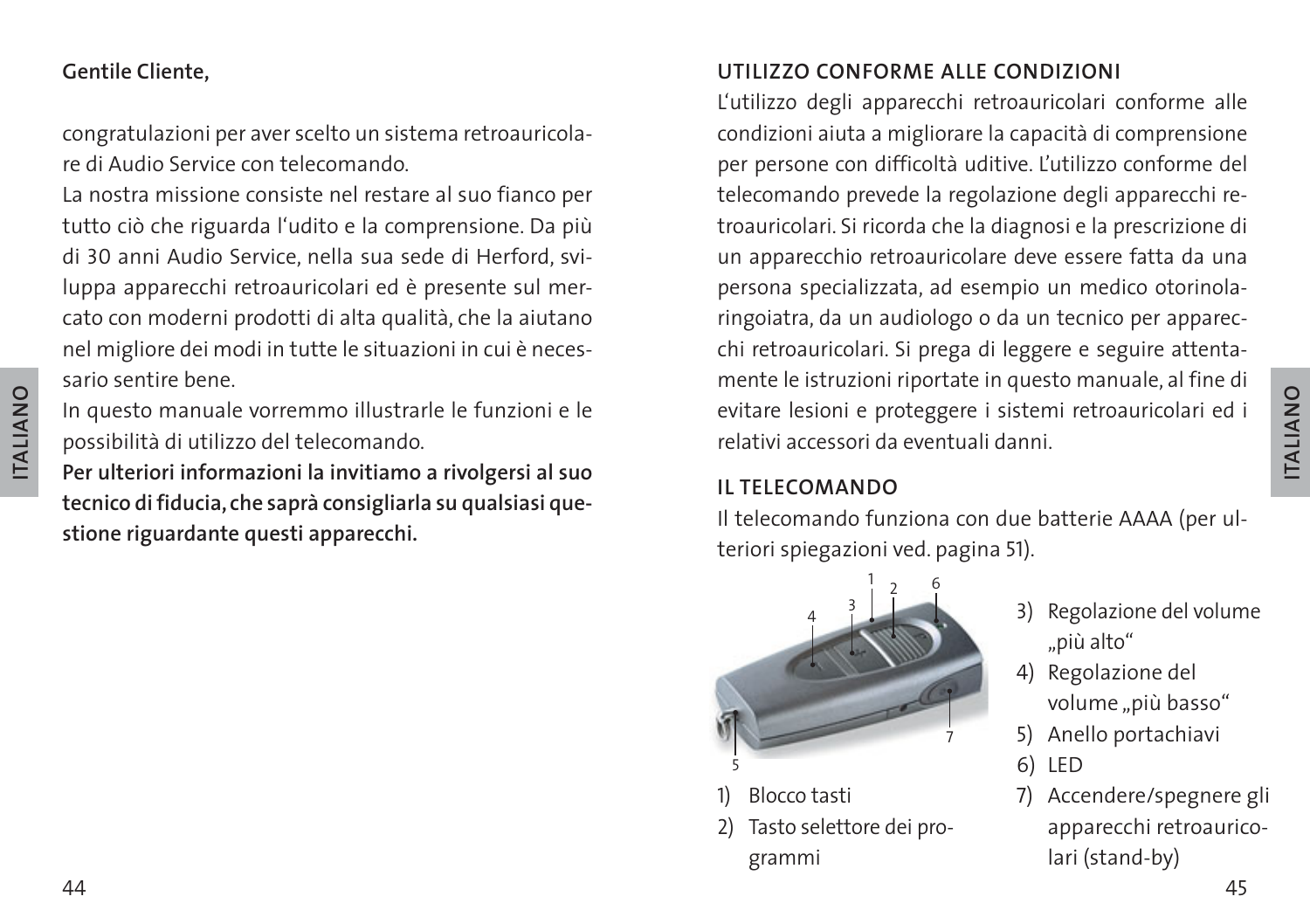#### **LED**

Il LED si accende una volta quando viene premuto un tasto. Non si accende se è attivo il blocco tasti  $(1)$ .

#### **BLOCCO TASTI**



Blocco tasti**acceso**



Il telecomando è dotato di un blocco tasti (ved.  $(1)$ , pagina 45). Se il blocco tasti è attivo, tutti gli altri tasti vengono disattivati, per evitare un utilizzo causale del telecomando.

#### Blocco tasti**spento**, campo verde visibile.

#### **ACCENDERE IL BLOCCO TASTI**

Spostando verso destra l'interruttore il blocco tasti è attivo (ved. fig. "Blocco tasti acceso")

#### **DISATTIVARE IL BLOCCO TASTI**

Spostando verso sinistra l'interruttore il blocco tasti è disattivato (ved. fig. "Blocco tasti spento")

#### **ACCENDERE/SPEGNERE GLI APPARECCHI RETROAU-RICOLARI (STAND-BY)**

Premere il tasto On/Off per accendere gli apparecchi retroauricolari. Premere il tasto On/Off per spegnere gli apparecchi retroauricolari (stand-by).

#### **FUNZIONI**

Il telecomando offre la possibilità di regolare il volume o modificare il programma di ascolto premendo un solo tasto per entrambi i sistemi.

#### **NOTA:**

ш **Qualora dovesse succedere che le impostazioni del suo apparecchio retroauricolare vengono modificate dal telecomando di un'altra persona, informare il suo tecnico di fiducia. Questi può spedire il suo telecomando per farne modificare la frequenza.**

#### **NOTE SULL'UTILIZZO DEGLI INGRESSI AUDIO:**

**Utilizzando uno o due sistemi retroauricolari con**  ш **un terminale audio, è possibile regolare il volume con il telecomando come descritto in seguito.**

**ITALIANO**

**ITALIANO**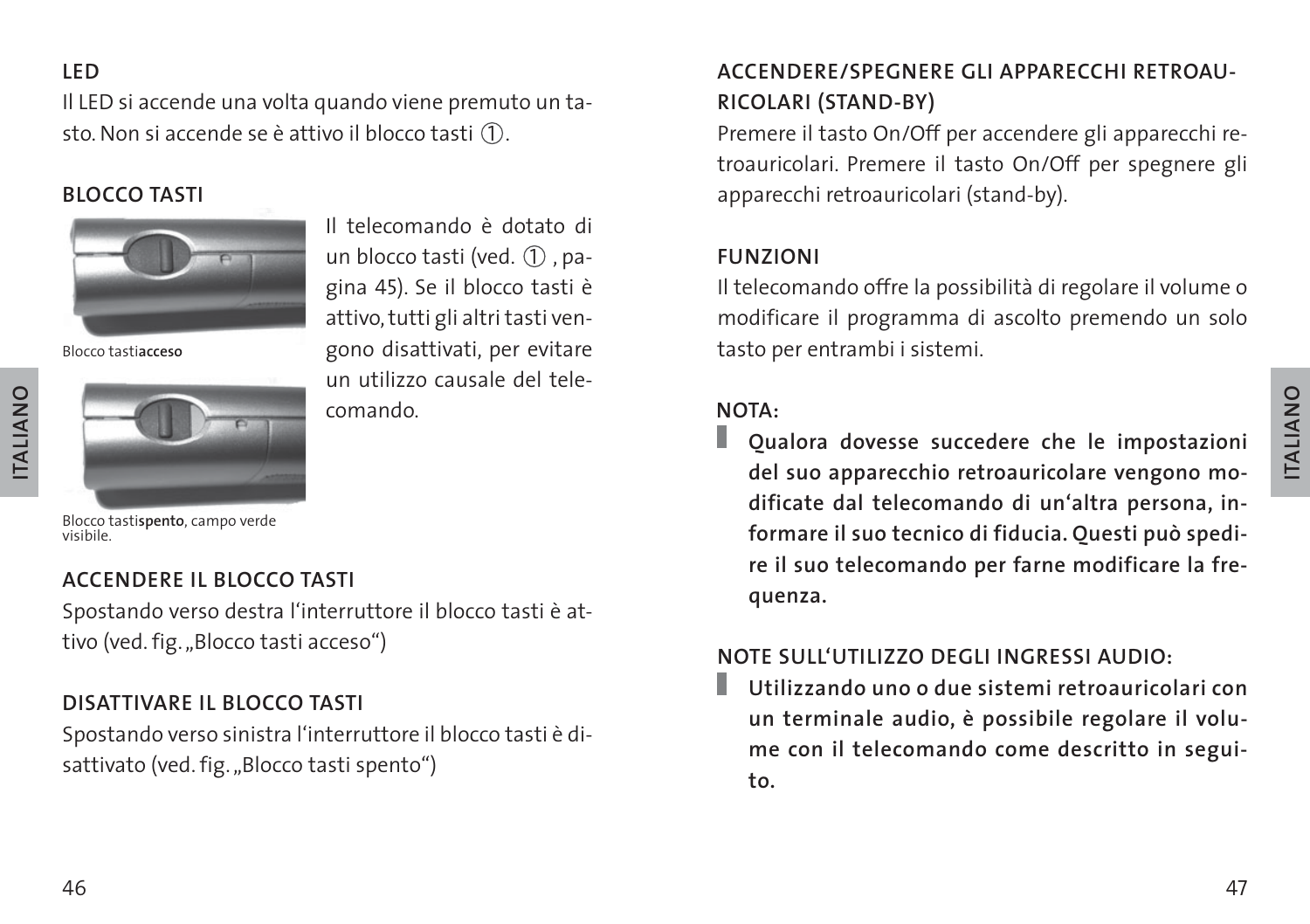**ITALIANO**

**ITALIANO** 

п **Con il terminale audio collegato, il tasto di selezione dei programmi serve per modificare la modalità audio. Per informazioni più dettagliate, rivolgersi al proprio tecnico di fiducia.**

#### **UTILIZZO DEL REGOLATORE DEL VOLUME**

Con i tasti per la regolazione del volume "+" e "-" è possibile modificare il volume dei sistemi retroauricolari.



Utilizzare il **tasto volume** "-" per

#### **NOTA IMPORTANTE:**

**Se si indossano due sistemi retroauricolari, viene regolato il volume di entrambi i sistemi.**

ridurre il volume.

**Il suo tecnico di fiducia ha la possibiltà di regolare i sistemi retroauricolari in modo che in caso di variazione del volume si senta un segnale. Quando si raggiunge il volume massimo, si sentono alcuni brevi segnali.**

#### **UTILIZZO DEL TASTO SELETTORE DEI PROGRAMMI**



Con il tasto selettore dei programmi (ved. fig. a sinsitra) è possibile cambiare i programmi dei sistemi retroauricolari. I pro-

grammi sono ordinati in sequenza. Dopo aver spento il sistema retroauricolare oppure dopo aver cambiato la batteria, all'accensione è impostato nuovamente il programma 1. Premendo il tasto di selezione dei programmi si passa sempre al programma successivo. La sequenza è crescente. Dopo l'ultimo programma disponibile, la sequenza inizia nuovamente con il primo programma.

Il tecnico imposta i programmi audio in funzione delle esigenze personali ed acustiche. Il sistema retroauricolare consente di emettere un segnale acustico al cambiamento di programma. Quando si attiva il primo programma, viene emesso un segnale. Quando si passa al secondo programma, vengono emessi due segnali, e così via.



Distanza massima per modificare i programmi o il volume: **1 metro**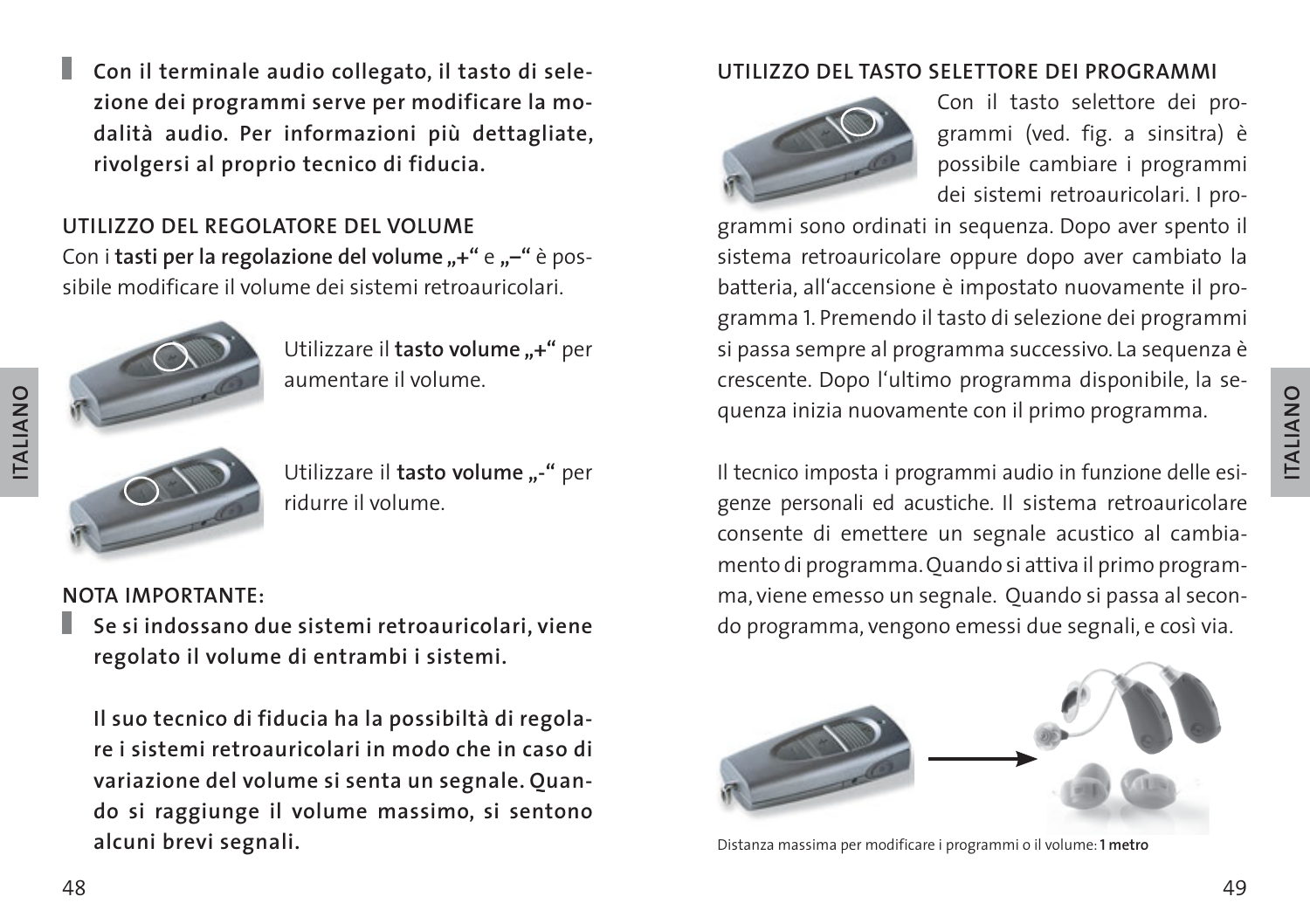#### **NOTA IMPORTANTE:**

п **Se si indossano due sistemi, si modificano i programmi di entrambi i sistemi.**

**In alcuni casi negativi (cattive condizioni di ricezione) possono verificarsi delle differenze di impostazione tra il sistema di destra e di sinistra. In**  questo caso premere il tasto "P" sul telecoman**do per almeno 3 secondi (reset). Ora i due sistemi retroauricolari sono entrambi impostati sul programma 1.**

#### **LA SUA IMPOSTAZIONE PERSONALE DEI PROGRAMMI AUDIO:**

| Programma<br>audio * | descrizione dell'impostazione |
|----------------------|-------------------------------|
|                      |                               |
|                      |                               |
|                      |                               |
|                      |                               |
|                      |                               |

\* Sono possibili fino a 5 programmi audio, a seconda del sistema retroauricolare e delle impostazioni che il tecnico ha attivato sul sistema.

#### **SOSTITUZIONE DELLE BATTERIE**

Il telecomando funziona con due batterie AAAA.



Per sostituire le batterie, aprire lo sportello delle batterie tirandolo verso il basso. Inserire le batterie. Osservare i simboli dei poli (+ e -), riportati nello Batterie AAAA Scomparto batterie.



Per la sostituzione, utilizzare sempre batterie nuove. Non mescolare batterie usate con batterie nuove.

Sostituzione delle batterie

Consegnare le batterie usate al suo tecnico di fiducia per il corretto smaltimento.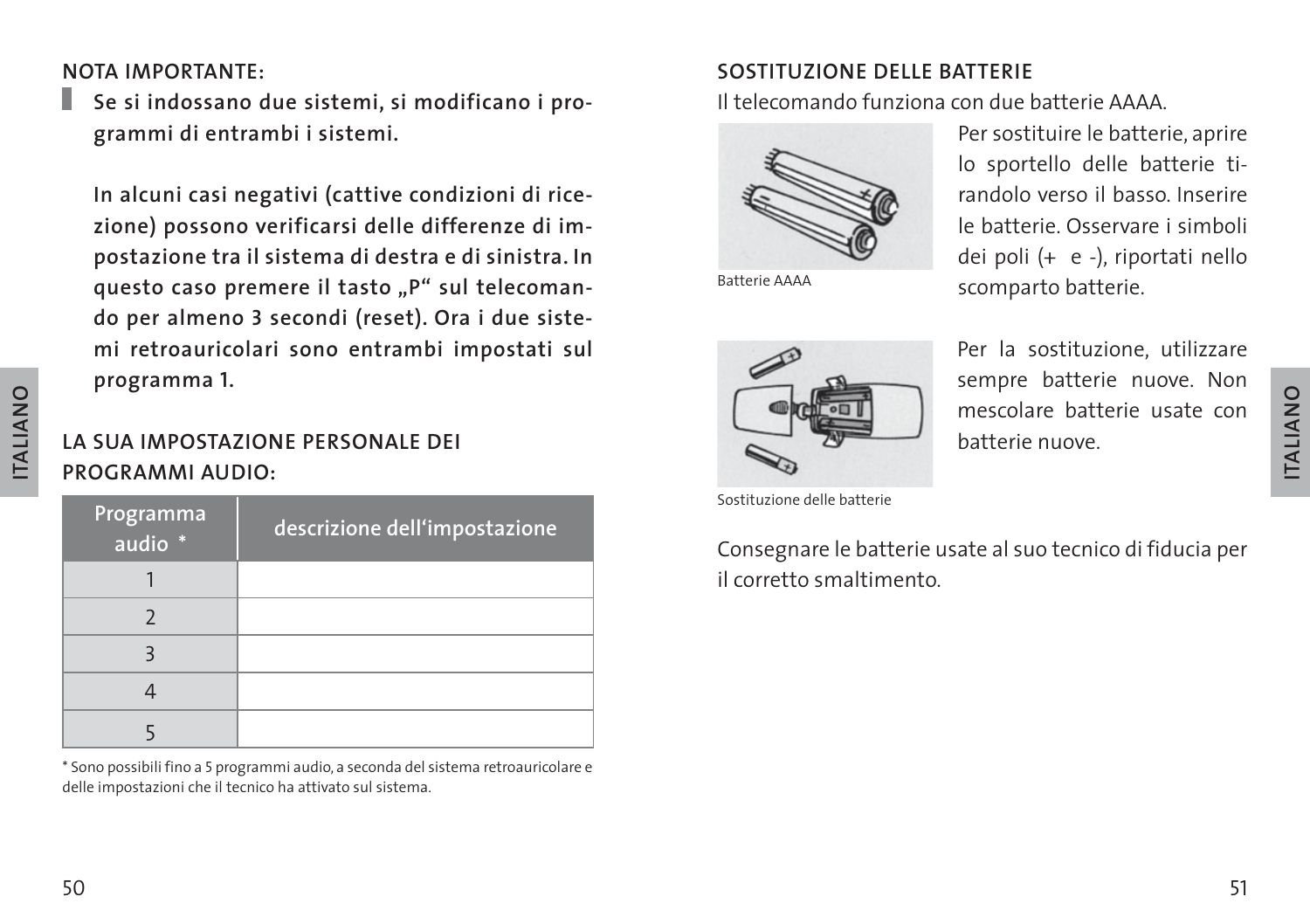#### **NOTE SULL'UTILIZZO DEL TELECOMANDO**

- ı Il telecomando può essere utilizzato in modo del tutto discreto dalla tasca dei pantaloni o da una borsetta.
- ı Per ripristinare l'impostazione di base del sistema retroauricolare (volume preimpostato e primo programma), premere il tasto selettore dei programmi per 3 secondi (= reset).
- Per proteggere il telecomando dagli spruzzi d'acqua, quando si è in vicinanza dell'acqua, utilizzare l'apposita custodia. Fare attenzione che il telecomando non venga in contatto con l'acqua. La custodia non rende il telecomando impermeabile.

Non pulire il telecomando con alcol o benzina. Queste sostanze con il tempo potrebbero danneggiare la vernice. Pulire il telecomando con un panno morbido. Evitare detergenti aggressivi, come acido citrico, ammoniaca, abrasivi, ecc..

#### **NORME DI SICUREZZA**

- Tenere le batterie lontano da neonati e bambini piccoli, in quanto esiste il rischio di ingestione e soffocamento. In caso di ingestione delle batterie o di altri accessori, consultare subito un medico o rivolgersi ad un ospedale.
- Se non si utilizza il telecomando per un periodo prolungato, togliere le batterie. Le batterie possono far fuoriuscire del liquido. In questo caso, estrarle immediatamente.
- Il telecomando è sensibile al calore estremo, all'elevata umidità, ai forti campi magnetici (> 0,1 T) e alle sollecitazioni meccaniche. Non esporre mai il telecomando a temperature estreme o ad elevata umidità. Evitare l'irradiazione solare diretta. Non usare il telecomando durante l'esposizione a onde corte, forti campi magnetici o raggi X.
- La potenza della funzione wireless può essere ridotta da fonti di disturbo elettromagnetiche, ad esempio monitor o tubi al neon. Qualora si riscontrino questi disturbi, allontanarsi dalle loro fonti di provenienza.

Г

**ITALIANO**

**ITALIANO**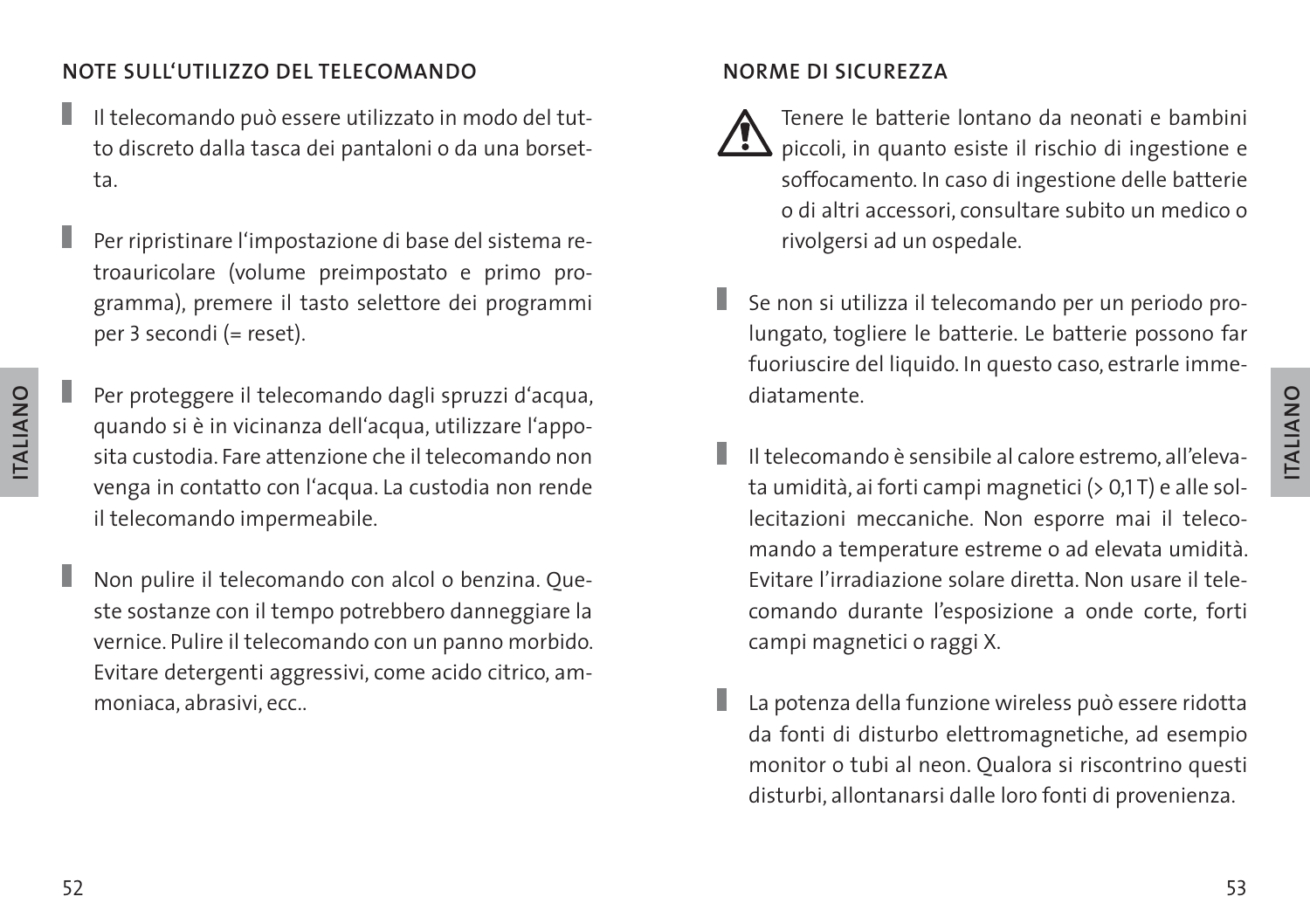I sistemi wireless possono disturbare gli strumen- $\Delta$  ti di misura o gli apparecchi elettronici. Non utilizzare il telecomando all'interno di ospedali o in aereo. Durante la permanenza all'interno degli ospedali o in aereo, attivare il blocco dei tasti. Prima di utilizzare il telecomando in prossimità di un impianto elettronico o di un dispositivo salvavita, verificarne la relativa compatibilità elettromagnetica.

I controlli escludono con certezza che il telecomando provochi disturbi ai pacemaker, prodotti e utilizzati in conformità con i vigenti standard di sicurezza. Il telecomando può quindi essere utilizzato senza problemi dai portatori di pacemaker o in loro vicinanza. I portatori di pacemaker devono comunque tenere il telecomando ad una distanza di sicurezza di 30 cm dal pacemaker e non devono portarlo:

» nel taschino

- » con un nastro intorno al collo
- » direttamente sulla pelle nella zona dell'impianto del pacemaker.
- Come per tutti gli apparecchi elettici, non incapsulati, non è ammesso l'utilizzo della stazione di ricarica in ambienti a rischio di esplosione.
- In alcuni paesi l'utilizzo di apparecchi radio è soggetto ad alcune limitazioni. Per maggiori informazioni rivolgersi alle autorità locali competenti.
- Se il sistema retroauricolare viene utilizzato con bobina telefonica, la funzione wireless può produrre un rumore pulsante. Questo è dovuto alla registrazione del segnale di trasmissione da parte della bobina telefonica del sistema retroauricolare. Se il sistema retroauricolare è impostato nella modalità bobina telefonica, utilizzare il telecomando solo ad una distanza di almeno 10 cm.



Non smaltire i dispositivi elettrici nei rifiuti domestici! Per lo smaltimento inviare il telecomando al produttore (indirizzo sul retro).

| 3,28 MHz                                   |
|--------------------------------------------|
| -7 dBµA/m ad una<br>distanza di 10 metri   |
| 3.0V<br>2 x batterie da 1,5V,<br>Tipo AAAA |
|                                            |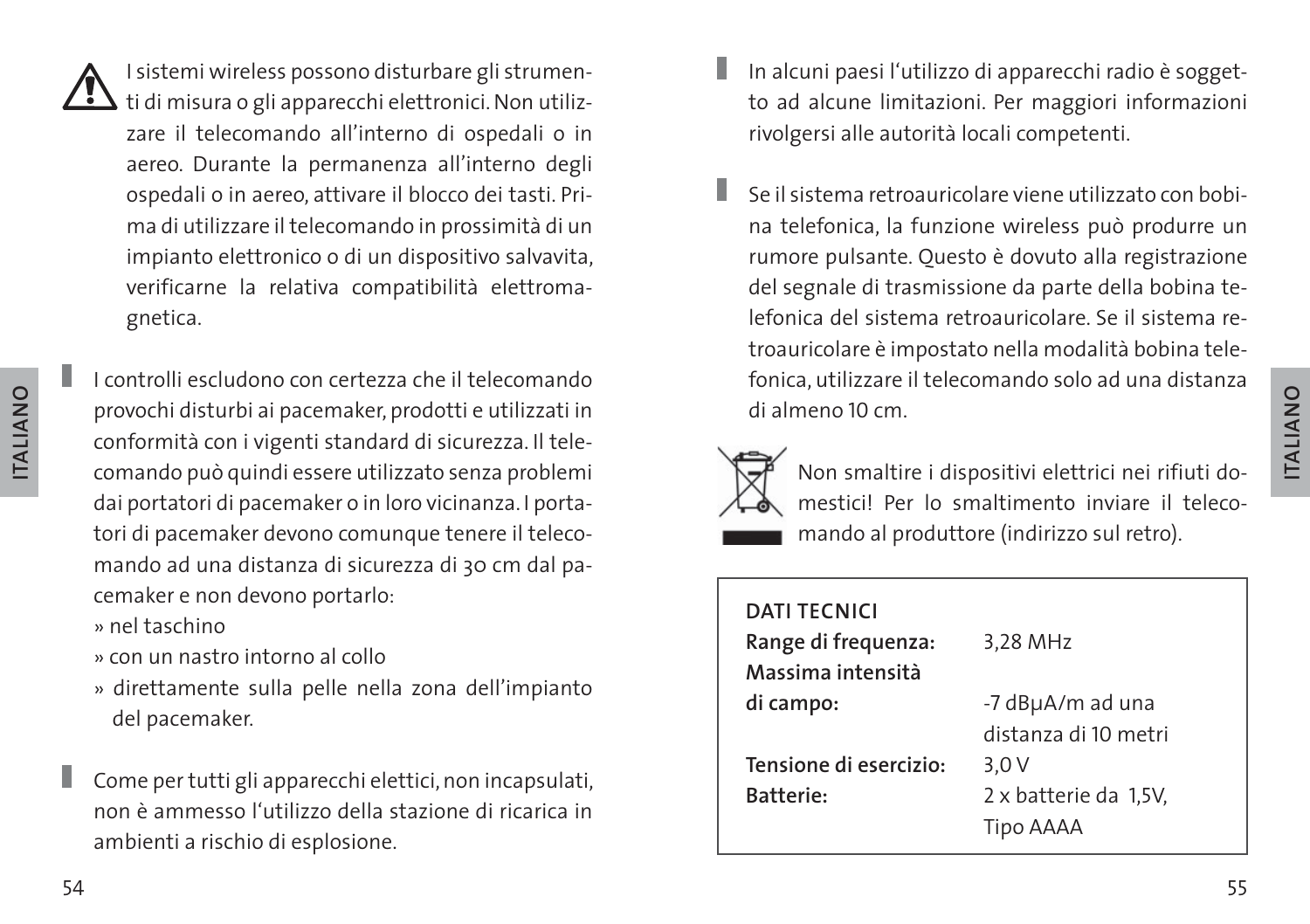#### **RISOLUZIONE DEGLI ERRORI**

| <b>Errore</b>                                                                     | Soluzione                                                                                                                                                                                                                                                                                                                                                                            |
|-----------------------------------------------------------------------------------|--------------------------------------------------------------------------------------------------------------------------------------------------------------------------------------------------------------------------------------------------------------------------------------------------------------------------------------------------------------------------------------|
| Se il telecomando non<br>funziona:                                                | verificare se il blocco ta-<br>sti è attivo. In caso affer-<br>mativo, disattivarlo.                                                                                                                                                                                                                                                                                                 |
|                                                                                   | Eliminare eventuali sor-<br>genti elettromagnetiche.                                                                                                                                                                                                                                                                                                                                 |
|                                                                                   | Sostituire le batterie.                                                                                                                                                                                                                                                                                                                                                              |
| Il sistema retroauri-<br>coalre subisce<br>l'influsso di un altro<br>telecomando: | i telecomandi funziona-<br>no sulla stessa frequenza<br>radio. Non è molto pro-<br>babile che un altro uten-<br>te, in un range di portata<br>di un metro, agisca sul<br>sistema con il suo teleco-<br>mando. Se si verifica que-<br>sto problema, informare<br>il suo tecnico di fiducia.<br>Egli può spedire il suo te-<br>lecomando per farne<br>modificare la frequenza<br>radio |

#### **ACCESSORI**

Il telecomando è dotato di un anello per portachiavi o per portafoglio. Altri accessori:



La clip consente di fissare il telecomando alla cintura. **Clip**



#### **Custodia**

La custodia protegge il telecomando dagli spruzzi d'acqua e dai graffi.

#### **NOTA:**

**La custodia non rende il telecomando impermeabile. Non bagnare mai il telecomando.**

**ITALIANO**

**ITALIANO**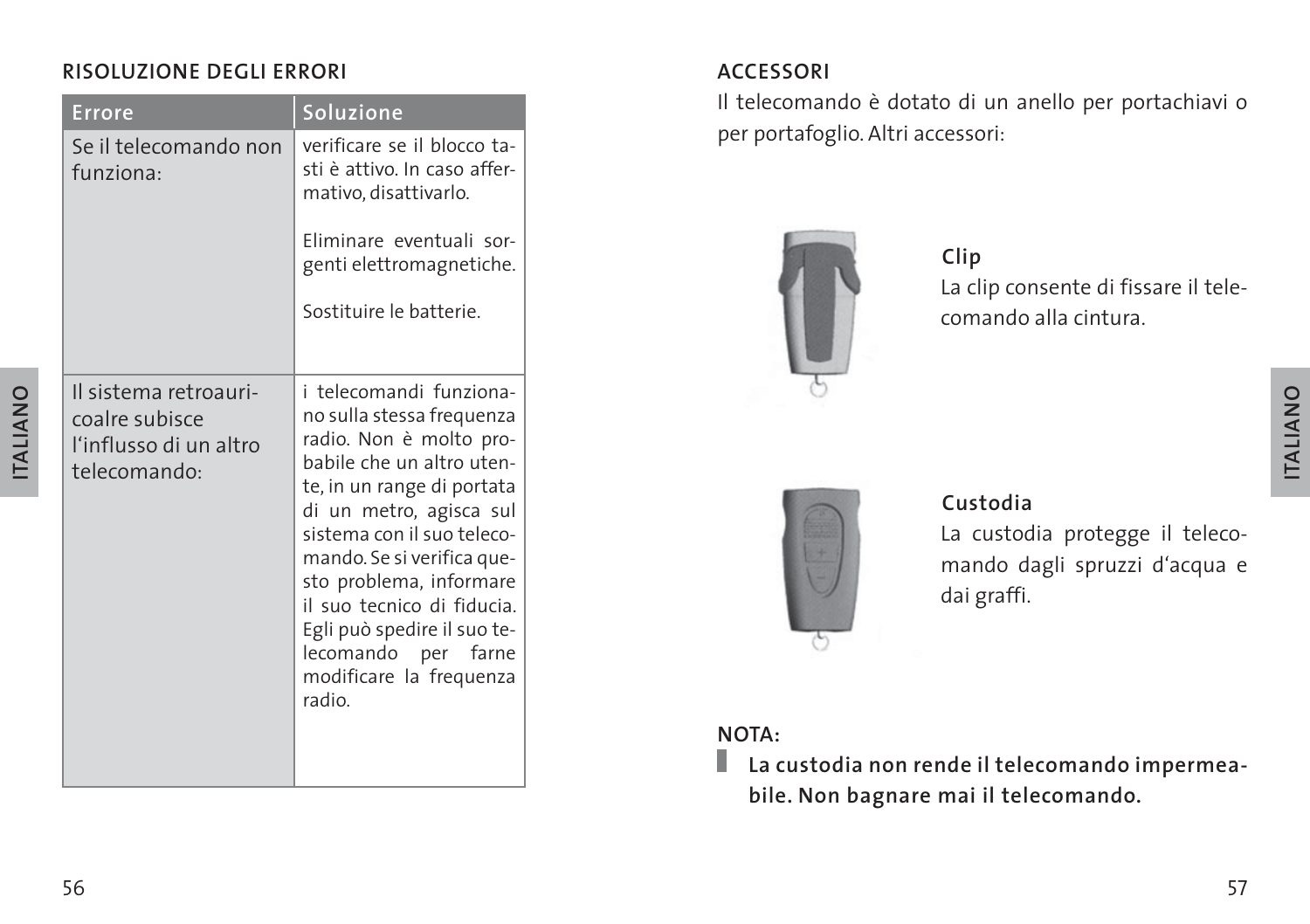#### **Zeer geachte klant,**

Hartelijk dank dat u een hoorsysteem met afstandsbediening van Audio Service hebt gekozen.

We beschouwen het als onze taak om u met raad en daad bij te staan op het gebied van horen en verstaan. Audio Service, dat gevestigd is in Herford, ontwikkelt namelijk al meer dan 30 jaar hoorsystemen en is op de markt actief met moderne, hoogwaardige producten die u onder alle omstandigheden optimaal ondersteunen. In deze gebruiksaanwijzing wordt u vertrouwd gemaakt met de functies en toepassingsmogelijkheden van de afstandsbediening.

**Voor aanvullende informatie kunt u contact opnemen met uw audicien, die u graag verder helpt.**

#### **REGULIER GEBRUIK**

Het regulier gebruik van hoorsystemen is erop gericht om het gehoor van mensen met een verminderde gehoorfunctie te verbeteren. Deze afstandsbediening is speciaal ontworpen voor het bedienen van hoorsystemen. De diagnose van hoorproblemen en het voorschrijven van hoorsystemen moet worden verricht door een speciaal daarvoor opgeleide persoon, zoals een KNO-arts, audioloog of audicien.

Lees de aanwijzingen in deze handleiding goed door en volg deze nauwgezet op om persoonlijk letsel en beschadiging van de hoorsystemen en de accessoires te voorkomen.

#### **AFSTANDSBEDIENING**

De afstandsbediening werkt op twee AAAA-batterijen. (Zie pagina 65 voor meer informatie).

> "harder" 4) Volumeregeling voor "zachter" 5) Sleutelring

7) Hoorsystemen in-/

uitschakelen (stand-by)

6) Led



**Toetsenvergrendeling** 2) Programmakeuzetoets

NEDERLANDS **NEDERLANDS**3) Volumeregeling voor

58

**NEDERLANDS**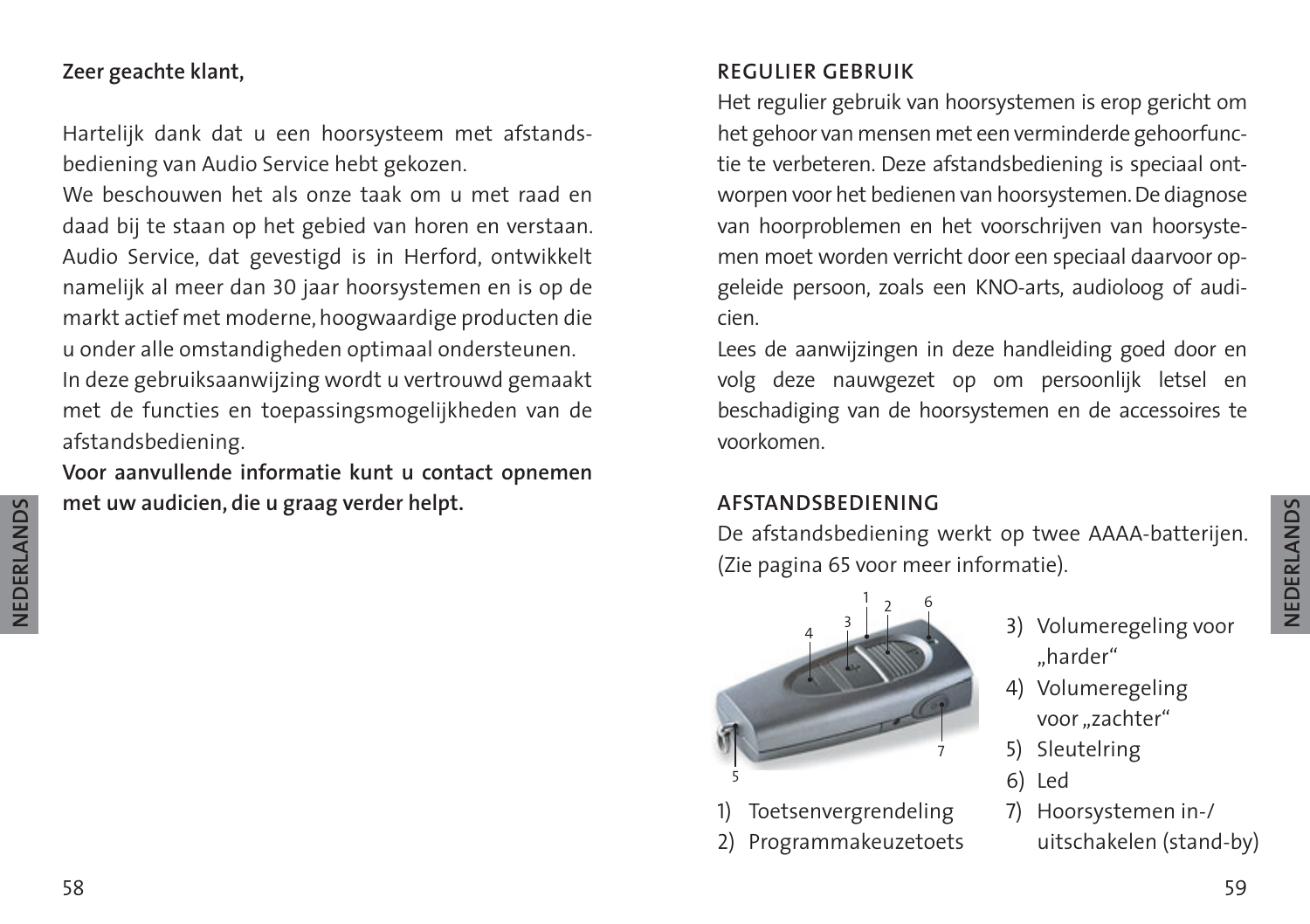Led knippert eenmaal wanneer u op een toets drukt. Als de toetsenvergrendeling  $(1)$  is ingeschakeld, knippert de led niet.

#### **TOETSENVERGRENDELING**



Toetsenvergrendeling **ingeschakeld**



De afstandsbediening is voorzien van een toetsenvergrendeling (zie 1, pagina 59). Wanneer u deze inschakelt, worden alle toetsengedeactiveerd om te voorkomen dat den hoortoestelinstellingen onbedoeld worden aangepast.

Toetsenvergrendeling **uitgeschakeld**, groen veld zichtbaar.

#### **TOETSENVERGRENDELING INSCHAKELEN**

Als u de vergrendeling naar rechts schuift, wordt de vergrendeling geactiveerd (zie afbeelding "Toetsenvergrendeling ingeschakeld").

#### **TOETSENVERGRENDELING UITSCHAKELEN**

Als u de vergrendeling naar links schuift, wordt de vergrendeling gedeactiveerd (zie afbeelding "Toetsenvergrendeling uitgeschakeld").

#### **HOORSYSTEMEN IN-/UITSCHAKELEN (STAND-BY)**

Druk op de Aan/Uit-knop om de hoorsystemen in te schakelen. Als u nogmaals op de Aan/Uit-knop drukt, worden de hoorsystemen uitgeschakeld (stand-by).

#### **FUNCTIES**

Met de afstandsbediening kunt u met een druk op de knop voor beide hoorsystemen het volume aanpassen of een ander hoorprogramma kiezen.

#### **OPMERKING:**

**Wanneer de instellingen van de afstandsbediening van uw hoorsysteem door de afstandsbediening van een andere persoon worden gewijzigd, neemt u contact op met uw audicien. Deze kan uw afstandsbediening opsturen om de zendfrequentie te laten aanpassen.**

**OPMERKING OVER HET GEBRUIK VAN DE AUDIO-INGANGEN:**

- **Wanneer u een of twee hoorsystemen met een audioschoen gebruikt, kunt u het volume regelen met de afstandsbediening.**
- **Bij hoorsystemen met audioschoen wijzigt u de audiomodus met de programmakeuzetoets. Raadpleeg uw audicien voor meer informatie.**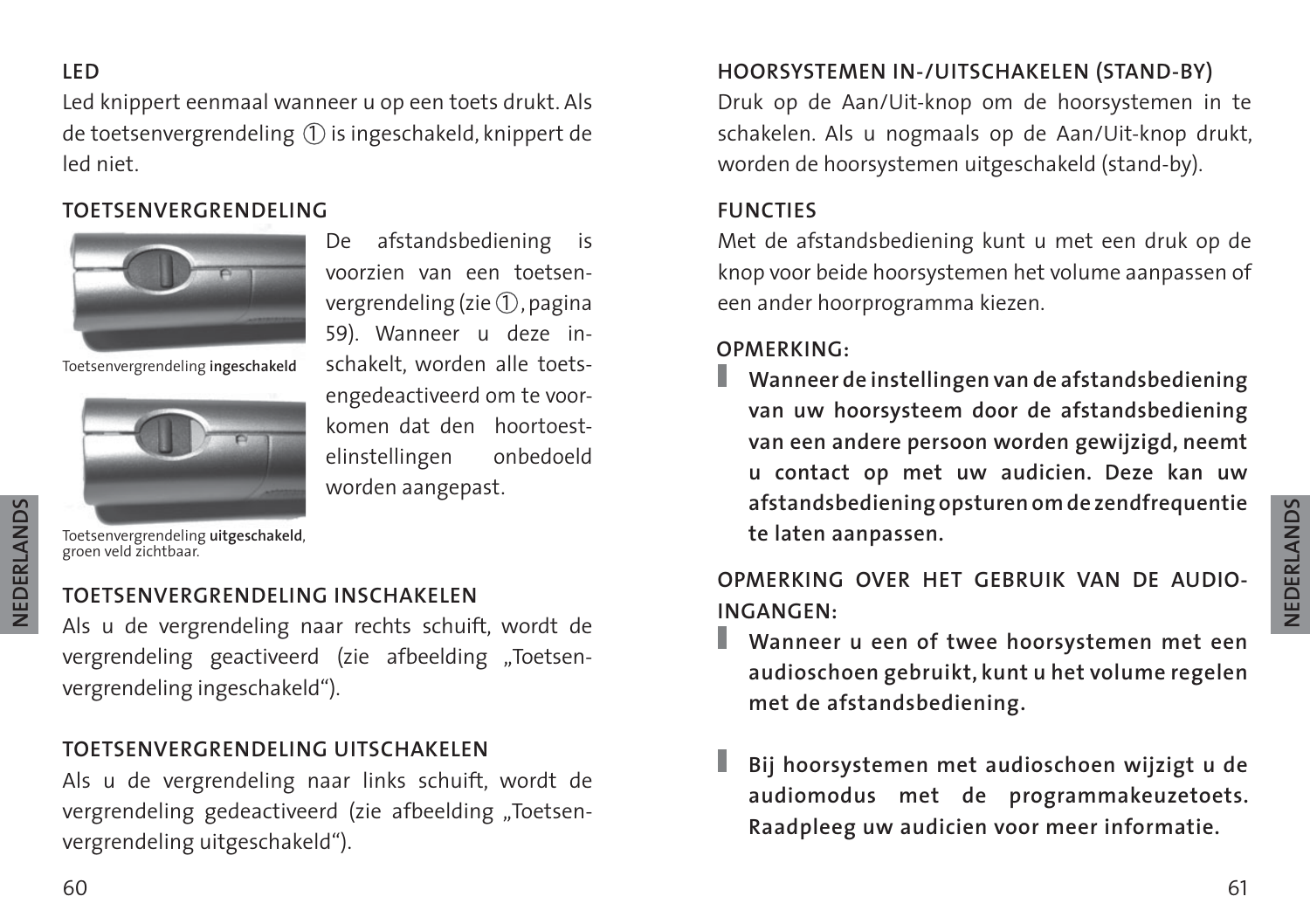#### **VOLUMEREGELING**

Met de **volumetoetsen** "+" en "-" kunt u het volume van de hoorsystemen regelen.



Met de **volumetoets** ..+" kunt u het volume vergroten.



Met de **volumetoets ..-**" kunt u het volume verlagen.

### NEDERLANDS **NEDERLANDS**

#### **BELANGRIJK:**

**Wanneer u twee hoorsystemen draagt, wordt het volume van beide systemen aangepast.**

**Uw opticien kan de hoorsystemen zo instellen, dat er een geluidssignaal klinkt wanneer u het volume verandert. Zodra het maximale volume is bereikt, hoort u meerdere geluidssignalen.**

#### **PROGRAMMAKEUZETOETS**



Met de programmakeuzetoets (zie afbeelding links) kunt u een ander hoorsysteemprogramma kiezen. De programma's zijn

gerangschikt in oplopende volgorde. Wanneer u uw hoorsystemen uitschakelt of de batterijen verwisselt, is na het inschakelen programma 1 weer actief.1. Als u op de programmakeuzetoets drukt, schakelt u altijd over naar het volgende programma. Dit gebeurt in oplopende volgorde. Zodra u het laatste programma bereikt hebt, wordt weer overgeschakeld naar het eerste programma.

Uw audicien kan de hoorprogramma's instellen volgens uw persoonlijke voorkeuren en akoestische eisen. U kunt bij het overschakelen naar een ander programma een geluidssignaal weergeven. Wanneer u naar het eerste programma schakelt, klinkt dan één geluidssignaal, bij het overschakelen naar het tweede programma twee geluidssignalen, enzovoort.



Maximale afstand om het volume of programma te wijzigen: **1 meter**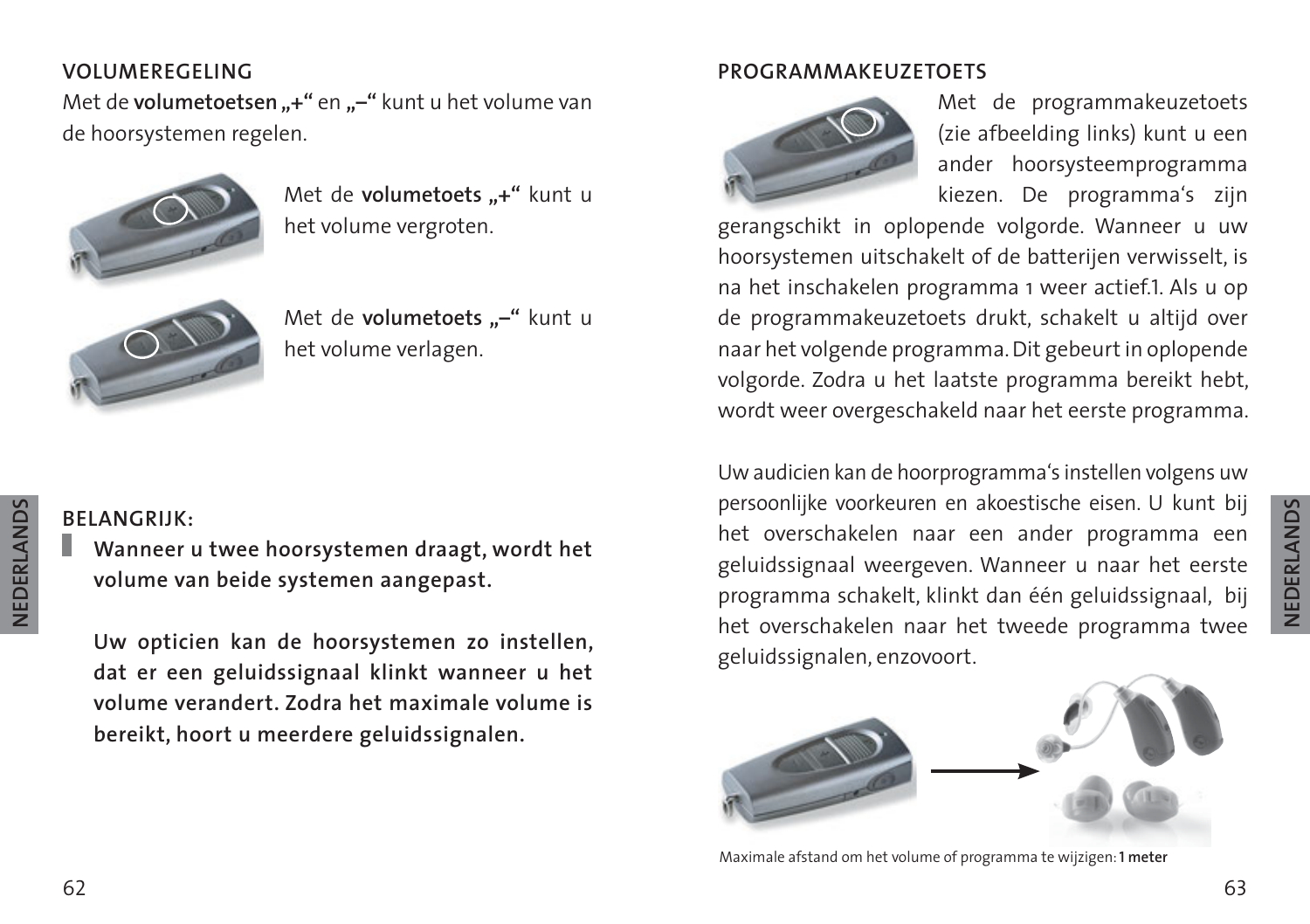#### **BELANGRIJK:**

**wanneer u twee hoorsystemen draagt, wordt bij overschakeling bij beide toestellen het programma gewijzigd.**

**Onder ongunstige omstandigheden (slechte ontvangst) kunnen de instellingen van het linkeren rechterhoorsysteem van elkaar afwijken. Houd in dat geval de P-toets van de afstandsbediening gedurende ten minste 3 seconden ingedrukt (reset). Beide hoorsystemen worden dan weer ingesteld op programma 1.**

#### **PERSOONLIJKE INSTELLING VAN HOORPROGRAMMA'S:**

| Hoorpro- | Beschrijving van instelling |
|----------|-----------------------------|
|          |                             |
|          |                             |
|          |                             |
|          |                             |
|          |                             |

\* Het maximum aantal hoorprogramma's is 5. Het aantal is afhankelijk van het hoorsysteem en van de door uw audicien gekozen instellingen.

#### **BATTERIJEN VERWISSELEN**

De afstandsbediening werkt op twee AAAA-batterijen.



AAAA-batterijen



Gebruik bij het verwisselen alleen nieuwe batterijen. Gebruik niet zowel nieuwe als gebruikte batterijen.

Batterijen verwisselen

Lever oude batterijen in bij uw audicien, zodat deze op verantwoorde wijze kunnen worden verwerkt.

**NEDERLANDS**

**VEDERLANDS**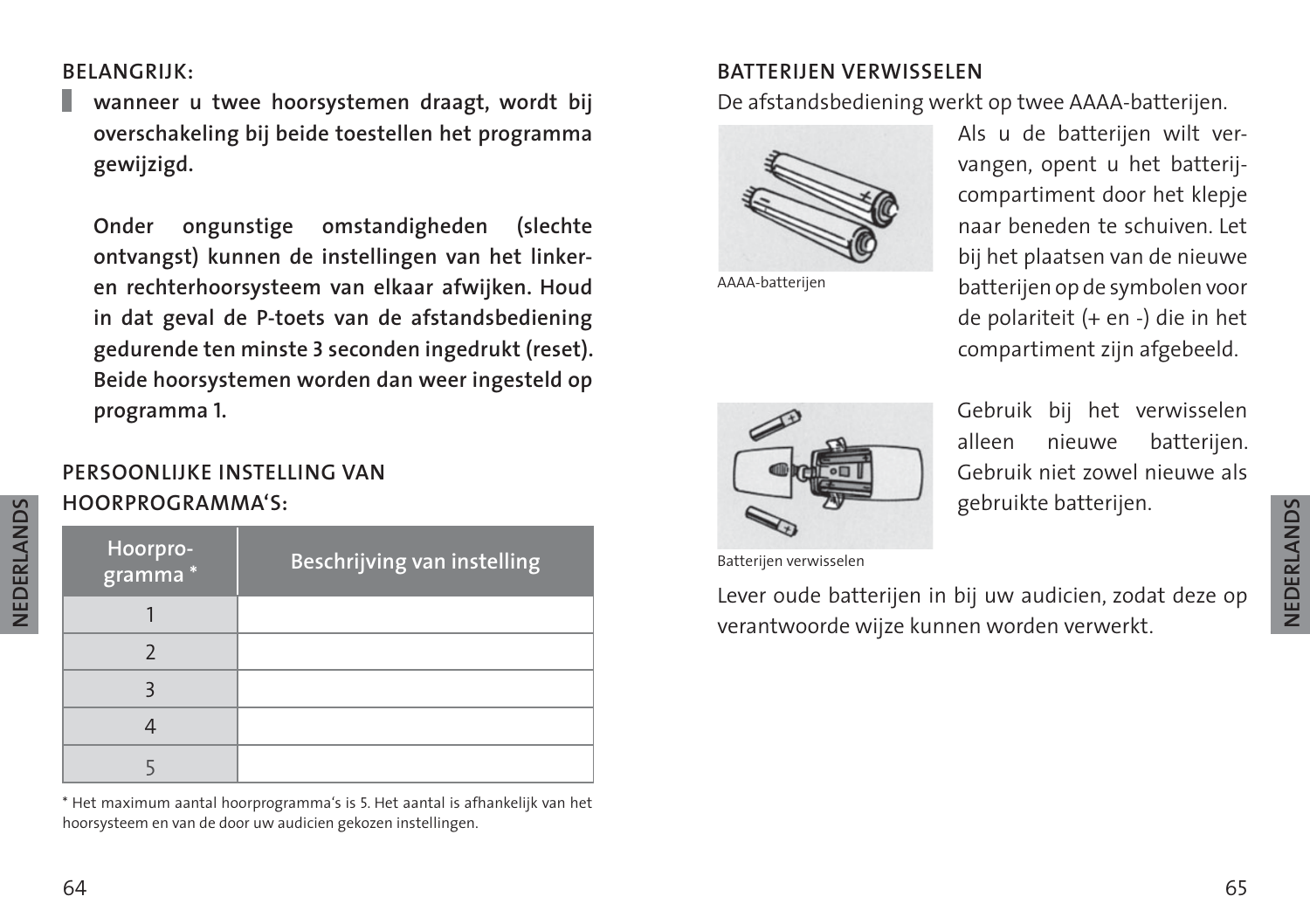#### **TIPS VOOR HET GEBRUIK VAN DE AFSTANDS-BEDIENING**

- ı U kunt de afstandsbediening onopvallend gebruiken vanuit uw broekzak of handtas.
- ı Als u de basisinstelling (standaardvolume en eerste programma) wilt herstellen, houdt u de programmakeuzetoets gedurende 3 seconden ingedrukt (= reset).
- ı Als u zich op of aan het water bevindt, gebruikt u het beschermhoesje om de afstandsbediening tegen opspattend water te beschermen. Zorg ervoor dat de afstandsbediening niet met water in aanraking komt. Het opberghoesje maakt de afstandsbediening niet waterdicht.
	- Reinig de afstandsbediening niet met alcohol of benzine. De lak kan dan namelijk na verloop van tijd beschadigd raken. Reinig de afstandsbediening daarom met een zachte doek. Vermijd agressieve reinigingsmiddelen met citroenzuur of ammoniak, schuurmiddel, enzovoort..

#### **VEILIGHEIDSINSTRUCTIES**

- Houd de batterijen buiten het bereik van zuigelingen en kleine kinderen om te voorkomen dat zij zich erin verslikken en stikken. Ga direct naar uw huisarts of het ziekenhuis wanneer een kind een batterij of ander toebehoren heeft ingeslikt.
- Wanneer u de afstandsbediening gedurende lange tijd niet gebruikt, verwijdert u de batterijen. Batterijen kunnen namelijk gaan lekken. Mocht dit toch gebeuren, dan dient u de batterijen direct te verwijderen.
- De afstandsbediening is gevoelig voor extreme hitte, hoge luchtvochtigheid, sterke magnetische velden (> 0,1 T) en mechanische belasting. Stel de afstandsbediening nooit bloot aan extreme temperaturen en hoge luchtvochtigheid en vermijd blootstelling aan direct zonlicht. Maak geen gebruik van de afstandsbediening in een omgeving met kortegolfstraling, krachtige magnetische velden of röntgenstraling.
- De prestaties van de draadloze functie kunnen worden beïnvloed door elektromagnetische storingsbronnen, zoals beeldschermen en tl-verlichting. Ga daarom wat verder van dergelijke storingsbronnen afstaan als er storingen optreden.

**NEDERLANDS**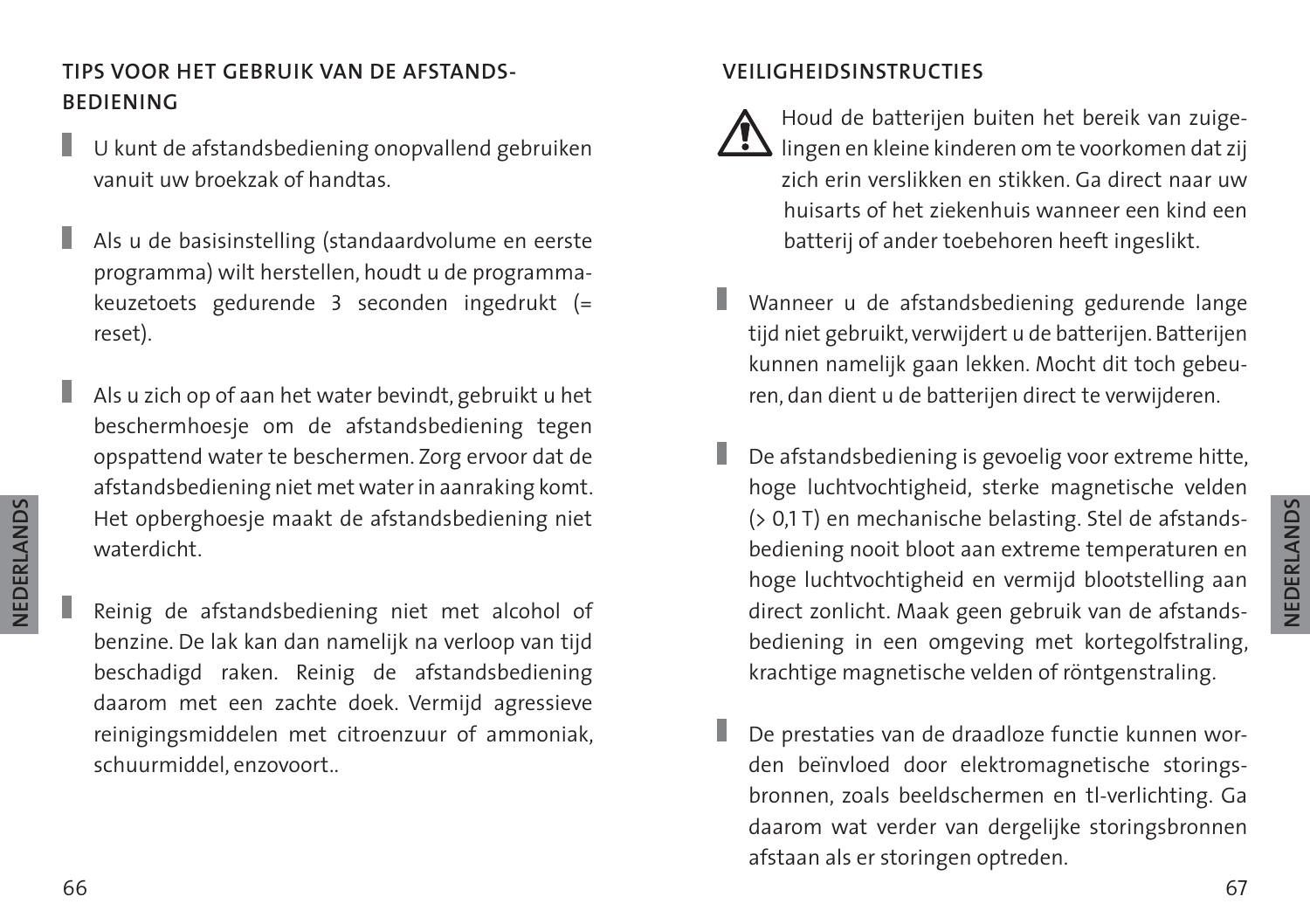

ı

Draadloze systemen kunnen tot storingen leiden  $\sum$  in meetapparatuur en elektronische apparaten. Gebruik de afstandsbediening niet in ziekenhuizen of in het vliegtuig maar activeer daar de toetsenvergrendeling. Laat de afstandsbediening eerst testen op storingseffecten voordat u deze gebruikt in de nabijheid van een elektronisch implantaat of een levensinstandhoudingssysteem.

Uit tests is gebleken dat de afstandsbediening geen aantoonbare storingen veroorzaakt in pacemakers die volgens de geldende veiligheidsnormen zijn gefabriceerd en worden gebruikt. De afstandsbediening kan daarom zonder problemen worden gebruikt door mensen met pacemakers of in de nabijheid van mensen met een pacemaker. Als u zelf een pacemaker draagt, moet u de afstandsbediening uit voorzorg steeds op een veiligheidsafstand van 30 cm van de pacemaker houden. Draag de afstandsbediening niet: » in uw borstzak;

» aan een koord of ketting om uw nek;

» direct op de huid boven de geïmplanteerde pacemaker.

ı Net als andere elektrische, niet volledig afgeschermde apparaten, mag u de afstandsbediening niet gebruiken in omgevingen met explosiegevaar.

- In veel landen gelden beperkingen voor het gebruik van zendapparatuur. Raadpleeg voor nadere informatie de verantwoordelijke lokale instanties.
- Wanneer u het hoorsysteem gebruikt in de T-spoelmodus, is het mogelijk dat de wirelessfunctie een pulserend geluid produceert. Dit komt doordat het overdrachtsignaal van de afstandsbediening de Tspoel van het hoorsysteem stoort. Wanneer de Tspoelmodus is ingeschakeld, moet u de afstandsbediening alleen gebruiken met een minimale afstand tot het hoorsysteem van 10 cm.
- 

Gooi elektronische apparatuur nooit bij het huisvuil! Zend de afstandsbediening terug naar de fabrikant (zie achterzijde voor adres), zodat deze op verantwoorde wijze kan worden verwerkt.

#### **TECHNISCHE GEGEVENS Frequentiebereik:** 3,28 MHz **Maximale veldsterkte:** -7 dBµA/m bij een afstand van 10 meter **Bedrijfsspanning:** 3,0 V **Batterijen:** 2 batterijen, 1,5V, type AAAA

**NEDERLANDS**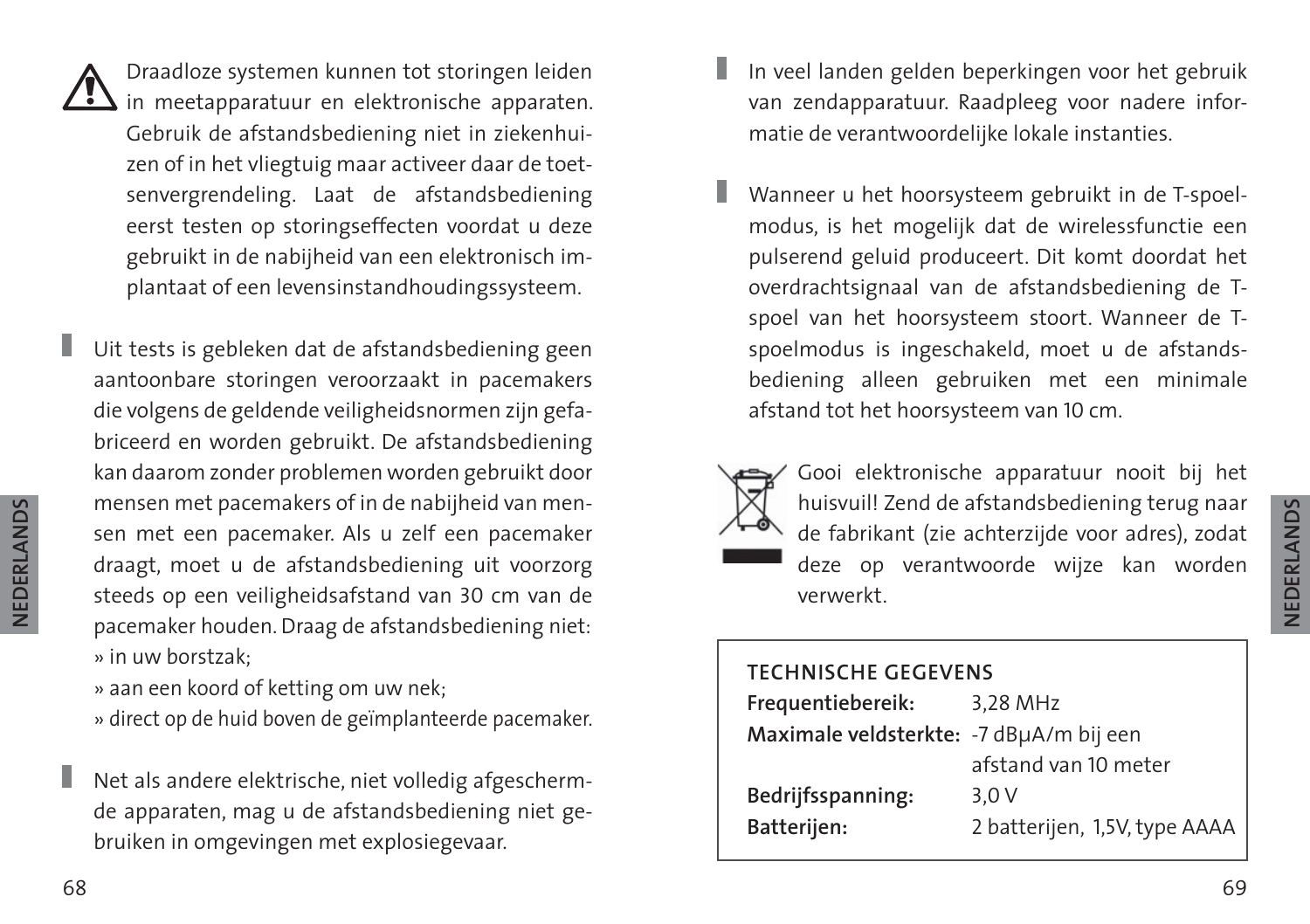#### **PROBLEMEN OPLOSSEN**

| Probleem                                                                     | <b>Oplossing</b>                                                                                                                                                                                                                                                                                                                                                                        |
|------------------------------------------------------------------------------|-----------------------------------------------------------------------------------------------------------------------------------------------------------------------------------------------------------------------------------------------------------------------------------------------------------------------------------------------------------------------------------------|
| De afstandsbediening<br>doet het niet                                        | Controleer of de toetsen-<br>vergrendeling is inge-<br>schakeld. Schakel deze<br>uit als dat het geval is.<br>Zorg dat u zich niet in de<br>buurt van elektromagne-<br>tische bronnen bevindt.<br>Verwissel de batterijen.                                                                                                                                                              |
| Uw hoorsysteem<br>wordt beïnvloed door<br>een andere afstands-<br>bediening: | Elke afstandsbediening<br>werkt op dezelfde zend-<br>frequentie. Het is echter<br>zeer onwaarschijnlijk dat<br>een andere gebruiker uw<br>hoorsysteem binnen het<br>bereik van een meter<br>beïnvloedt. Neem con-<br>tact op met uw audicien<br>als dit probleem zich<br>toch voordoet. Deze kan<br>uw afstandsbediening<br>opsturen om de zend-<br>frequentie te laten aan-<br>passen. |

#### **ACCESSOIRES**

De afstandsbediening is voorzien van een sleutelring of een opberghoesje. Overige accessoires:



#### **Clip**

Met de clip kunt u de afstandsbediening aan uw riem of ceintuur bevestigen.



#### **Beschermhoesje**

Het beschermhoesje beschermt de afstandsbediening tegen opspattend water en krassen.

#### **OPMERKING:**

Ш **Het opberghoesje maakt de afstandsbediening niet waterdicht. Voorkom te allen tijde dat de afstandsbediening nat wordt.**

**NEDERLANDS**